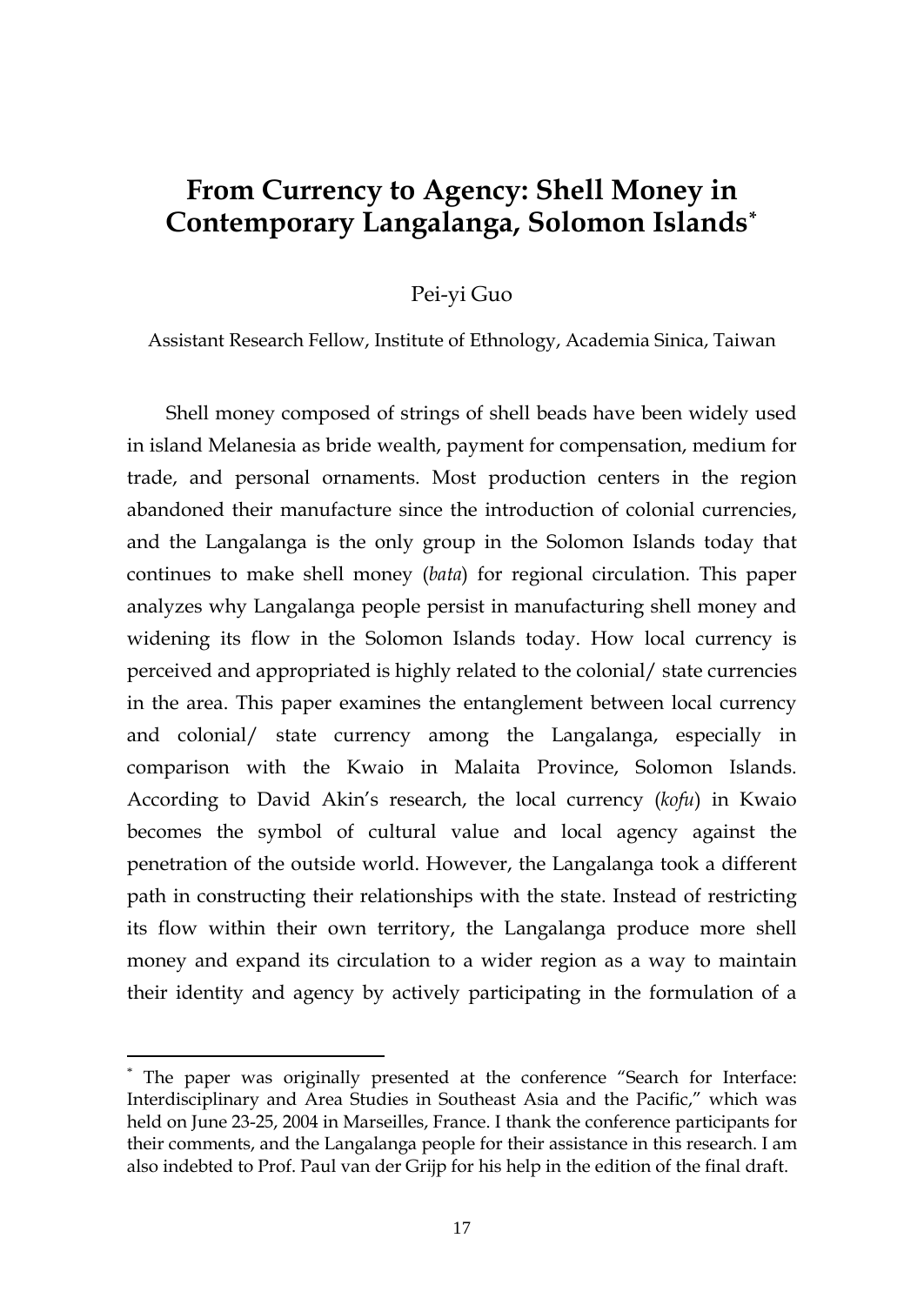new political and economic arena.[1](#page-1-0)

 $\overline{a}$ 

The Langalanga people, with a population of about 5,000 in 1997, reside in coastal settlements or small islets in the Langalanga Lagoon, which stretches for about 19 kilometers from Auki to Buma on the west coast of Malaita Island, Solomon Islands. Oral traditions in Langalanga point out that the emergence of the Langalanga was a result of multiple waves of migration. The majority first came down from the Kwara'ae and Kwaio mountains of Malaita Island to the Langalanga coast, and later moved to offshore islets and even built their own artificial islets in the lagoon (Guo 2004b). The new residence then attracted people from the mountains of Malaita and other islands in the Solomon Sea, including migrants from northern and southern Malaita, Nggela, Guadalcanal, and Santa Isabel. The Langalanga used to dwell on artificial or semi-artificial islets a few hundred meters away from the coast in the lagoon, but the majority has moved onshore in the past few decades (Guo 2001a).

The Langalanga are closely related to the neighboring Kwara'ae and Kwaio people in many respects, especially in terms of ancestry, practices of ancestral worship and gender relations. However, they are unique in terms of language, subsistence strategy, and several features in culture. Langalanga economy is largely based on subsistence agriculture, fishing and wage labor, and some persons are businessmen who own shops, buses, or ships. Nevertheless, for generations, the most characteristic and basic subsistence strategy has been the manufacture of shell money, which is used by many groups in the Solomon Islands for bride price, compensation, body decoration, and sometimes payment of land transactions. Limited by the shortage of space on tiny islets and the insufficient area of land for agricultural production or cash cropping, the Langalanga exchange fish and shell money with bush people for other food items, and travel to other

<span id="page-1-0"></span><sup>1</sup> This research was funded by CAPAS (Center for Asia-Pacific Area Studies) in Academia Sinica in 2003 under the project "Encounter and Entanglement Between Local and State Currencies: Historical Anthropology of Shell Money in the Solomon Islands."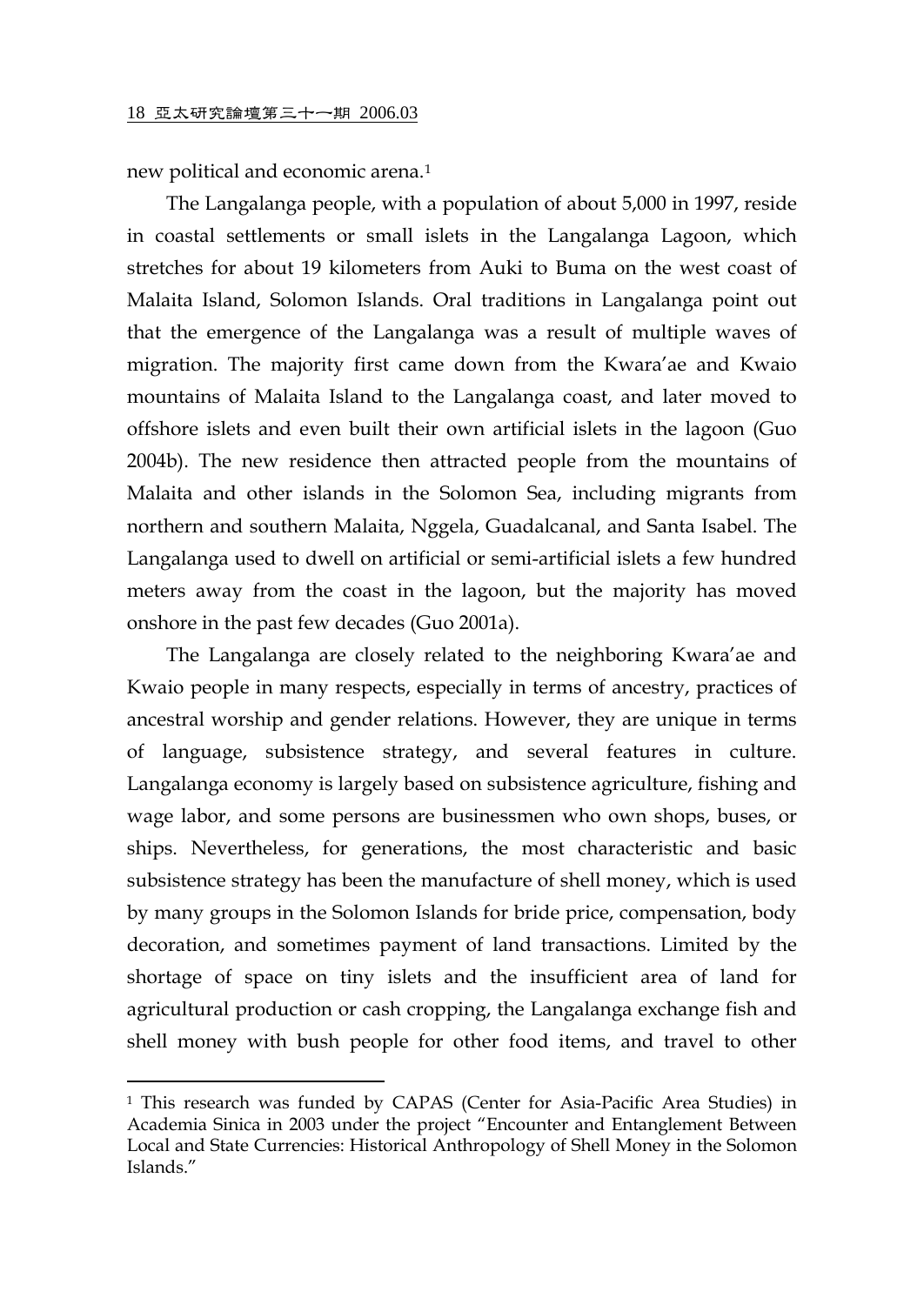places by sea to sell shell money for cash or to exchange shell money for large quantities of food for feasts (Guo 2001a).

Shell money (*bata*, lit. "money") is a cultural symbol of the Langalanga.[2](#page-2-0) Traditional currencies of various kinds are used in many areas of the Solomon Islands (e.g., clam shell ring in the Western Province, see Einzig 1948; feather money in Santa Cruz, see Davenport 1962; and cylindrical money in Choiseul, see Scheffler 1965). The kind the Langalanga make consists of strings of shell beads, threaded into different patterns according to local tastes. Similar types of shell money are also found throughout island Melanesia, and partly in Micronesia.[3](#page-2-1) In the Solomon Islands, it has also been found in archaeological sites in Nggela (and probably Guadalcanal; see Rukia 1980), and is now used in Bougainville, Guadalcanal, Malaita, Savo, Nggela, and elsewhere for bride price in general, and sometimes for the purpose of compensation or payment of land transactions. Before the introduction of European currency, small strings of *bata* were used in some areas to "purchase" agricultural products, pigs, etc., and large sets (such as *tafuliae*) were used in large transactions of goods. Shell beads are also made into ornaments (usually necklaces) and are popular among Solomon youth and foreign tourists (Guo 2002).

Despite the number of areas of use, there were only few production centers in island Melanesia in the nineteenth century (Connell 1977: 81). Most production centers abandoned their manufactures since the introduction of colonial currencies in the region, and the Langalanga is the only group in the Solomon Islands today that continues to make shell money (*bata*) for regional circulation. This article analyzes why contemporary Langalanga people persist in shell money manufacture. How local currency is perceived and appropriated is highly related to the colonial/ state

<span id="page-2-0"></span><sup>2</sup> Another cultural symbol is the particular settlement pattern on artificial islets in Langalanga (see Guo 2003, 2001b).

<span id="page-2-1"></span><sup>3</sup> See, for example, Armstrong 1928; Lewis 1929; Ivens 1930; Powdermaker 1933; Thurnwald 1934; Todd 1934; Einzig 1948; Quiggin 1949; Williams, Cribb and Erringtons 1997.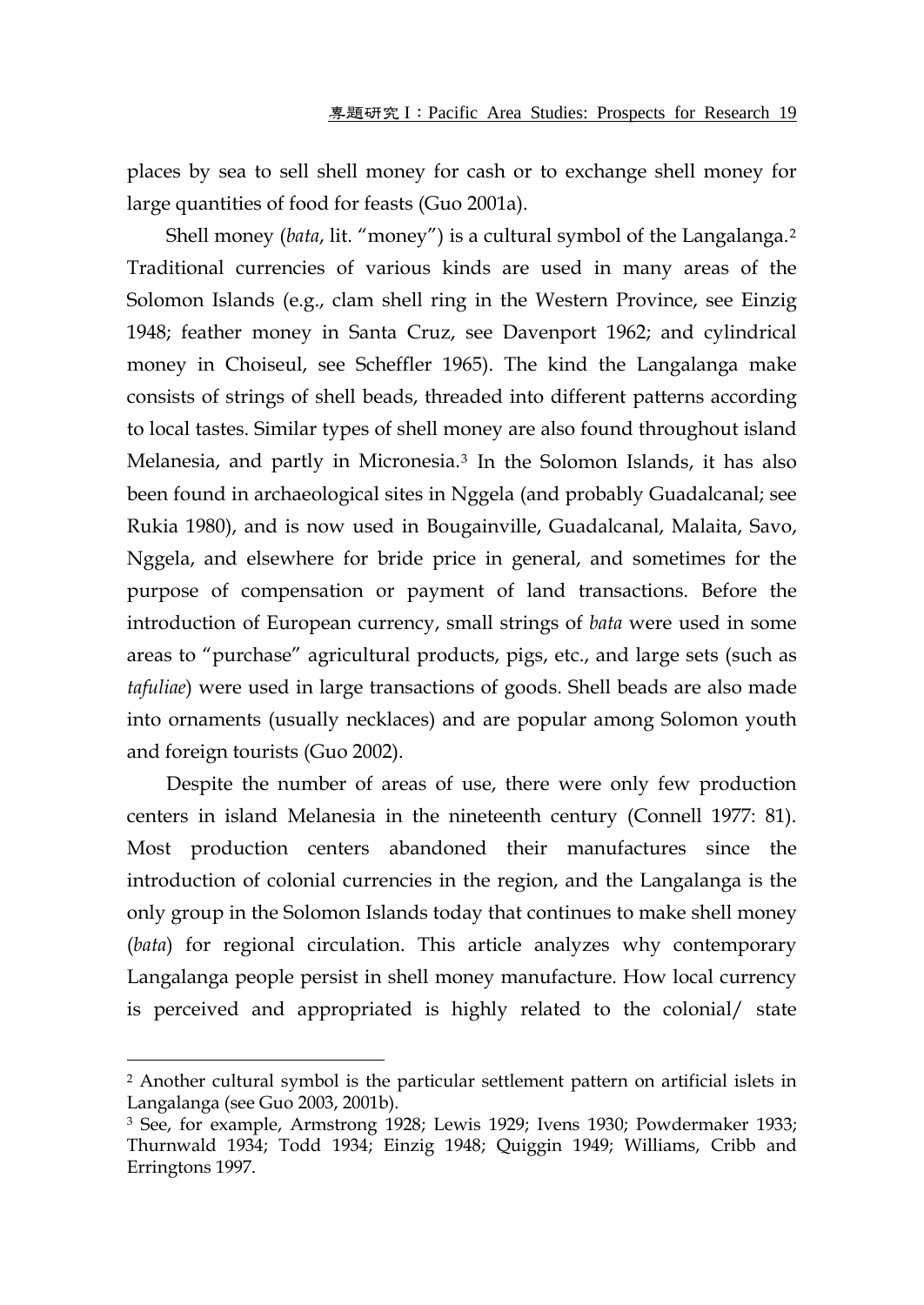$\overline{a}$ 

currencies in the area. Based on data from three major sources – fieldwork in the Solomon Islands, [4](#page-3-0) archival research, [5](#page-3-1) and other ethnographic publications – this article examines the entanglement between local currency and colonial/ state currency among the Langalanga, especially in comparison with the Kwaio in Malaita Province.

First, I will illustrate the styles and manufacture of Langalanga shell money, and its importance in Langalanga and Malaita Island. I will then describe the introduction of colonial currencies and state currency into the Solomon Islands, and how local people reacted to them. The next section explores the interactions between local shell money and colonial and state currencies in Langalanga. In the end, I will compare the case of Langalanga with that of mountainous Kwaio, and discuss how local currencies were used by both Kwaio and Langalanga as a way to express their agency in the context of colonization and nation building. They do this in two different ways by appropriating shell money. The Langalanga, being producers of shell money for centuries, choose to expand its circulation and thus take on an active role in the construction of the postcolonial Solomon Islands.

## **Origins, Manufacture and Circulation of Shell Money**

In this section I will examine several aspects of Langalanga shell money – its varieties, manufacture, origin and diffusion, and its trading network in the region. I will also analyze how Langalanga people make use of shell money as their economic strategy, and how it is appropriated by Solomon Islanders today.

The process of making Langalanga shell money includes several steps: diving and picking up shells (or purchasing them, as in contemporary practice), breaking shells into proper size (*u'ui*), drilling a hole in the middle

<span id="page-3-1"></span><span id="page-3-0"></span><sup>4</sup> I conducted fieldwork in the Solomon Islands in 1995, 1997-98, 2002, 2003 and 2005. 5 This includes colonial reports and newspapers. The archival research was carried out in various institutions, including the Solomon Islands National Archives Office, Solomon Islands National Library, National Archives in Australia, Australian National Library, Australian National University Libraries, Mitchell Library in Sydney, British Library, SOAS Library, and UK National Archives.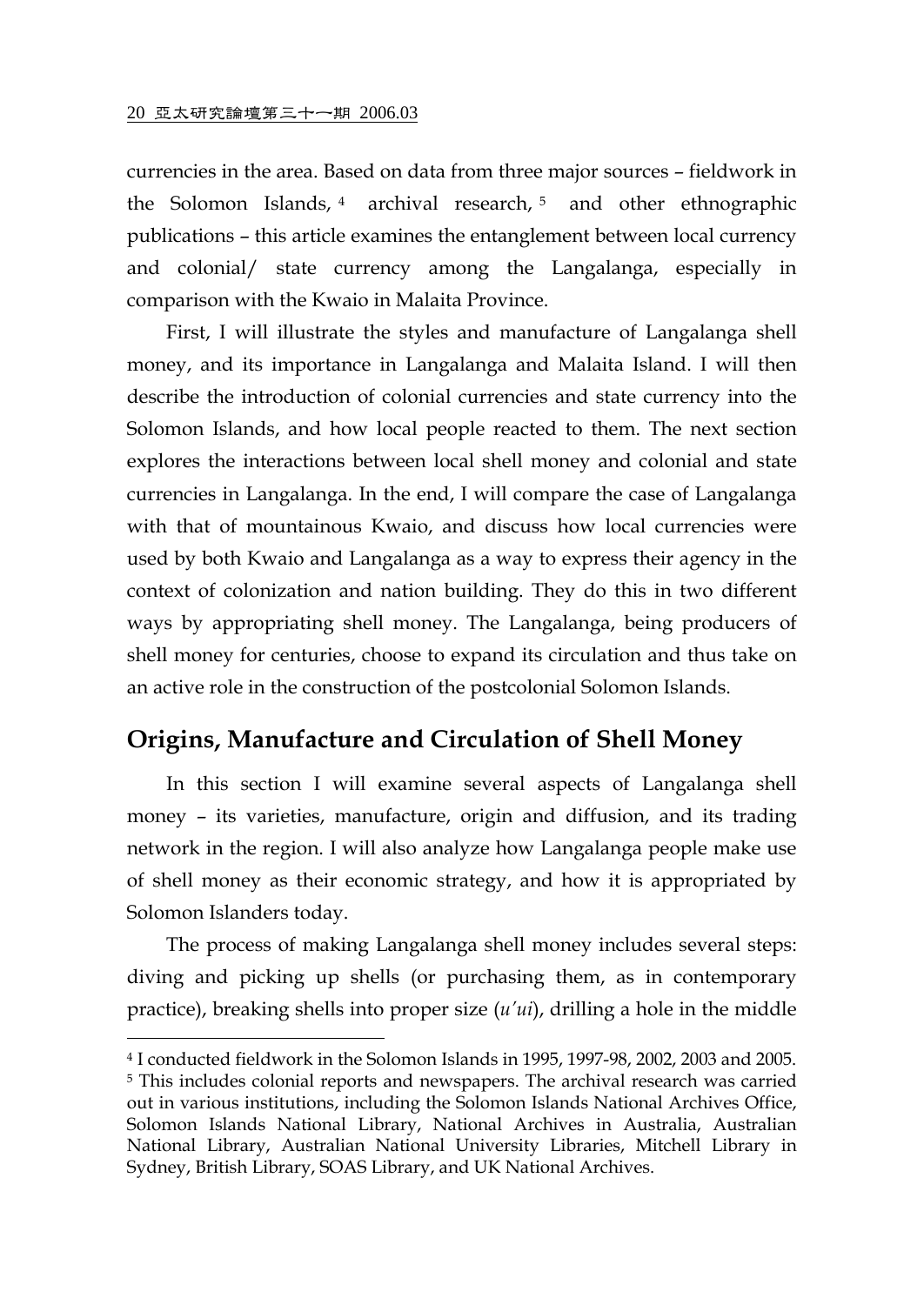of shell beads (*oga*), changing the color of beads by heating on hot stones, and polishing them with grinding stones to make them into equal size. Shell beads are then threaded (*alia*) into different patterns for different purposes, including various ornaments and shell money. Diving and polishing are men's work, and the tedious work of breaking shells and drilling holes is done by women.

There are several types of shell money made by the Langalanga. The most popular is *tafuliae*, a particular pattern composed of ten strings of shell beads, basically red (sometimes called "red money"), white and black. There is a fixed pattern of combining beads of different colors, and the length of the strings is usually seven or eight feet, with a pattern of straight lines (*fofolo abisi*, literally "straight") in the middle. Some strings, called *wai luma*, are about ten feet long with a net shape (*bata maefuo*; *maefuo* means net) in the center. *Tafuliae* has the characteristic decoration of a piece of red cloth on both ends of the string. Only *tafuliae* strings can satisfy the demand in blood compensation – the red cloth symbolizes blood, and the presentation of *tafuliae* represents the payment of blood. It is a popular bride price in most Malaitan societies, as well as Makira and Gela. Another popular style in the area is *safi*, a string about six feet long of small polished *safi* beads. People in southern Malaita and Bougainville prefer this type. The Langalanga themselves also use *isa galia* (ten strings of white *galia* beads without sharpening) in their bride price exchange (Guo 2002).

Oral tradition among the Langalanga indicates that shell money was introduced to the Langalanga at least twelve to fifteen generations ago.[6](#page-4-0) Matthew Cooper (1970) estimated that it hasd been in Langalanga for more than 300 years. According to my own interviews, shell money was first introduced to central Langalanga and then spread to the other parts in the lagoon.[7](#page-4-1) There are several versions of legends concerning the introduction of

<span id="page-4-0"></span><sup>6</sup> Some informants even counted sixteen to eighteen generations ago.

<span id="page-4-1"></span><sup>&</sup>lt;sup>7</sup> People in the central Langalanga area are more familiar with the legends concerning the origin of shell money in Langalanga. In northern and southern Langalanga, however, even knowledgeable elders admitted that they did not know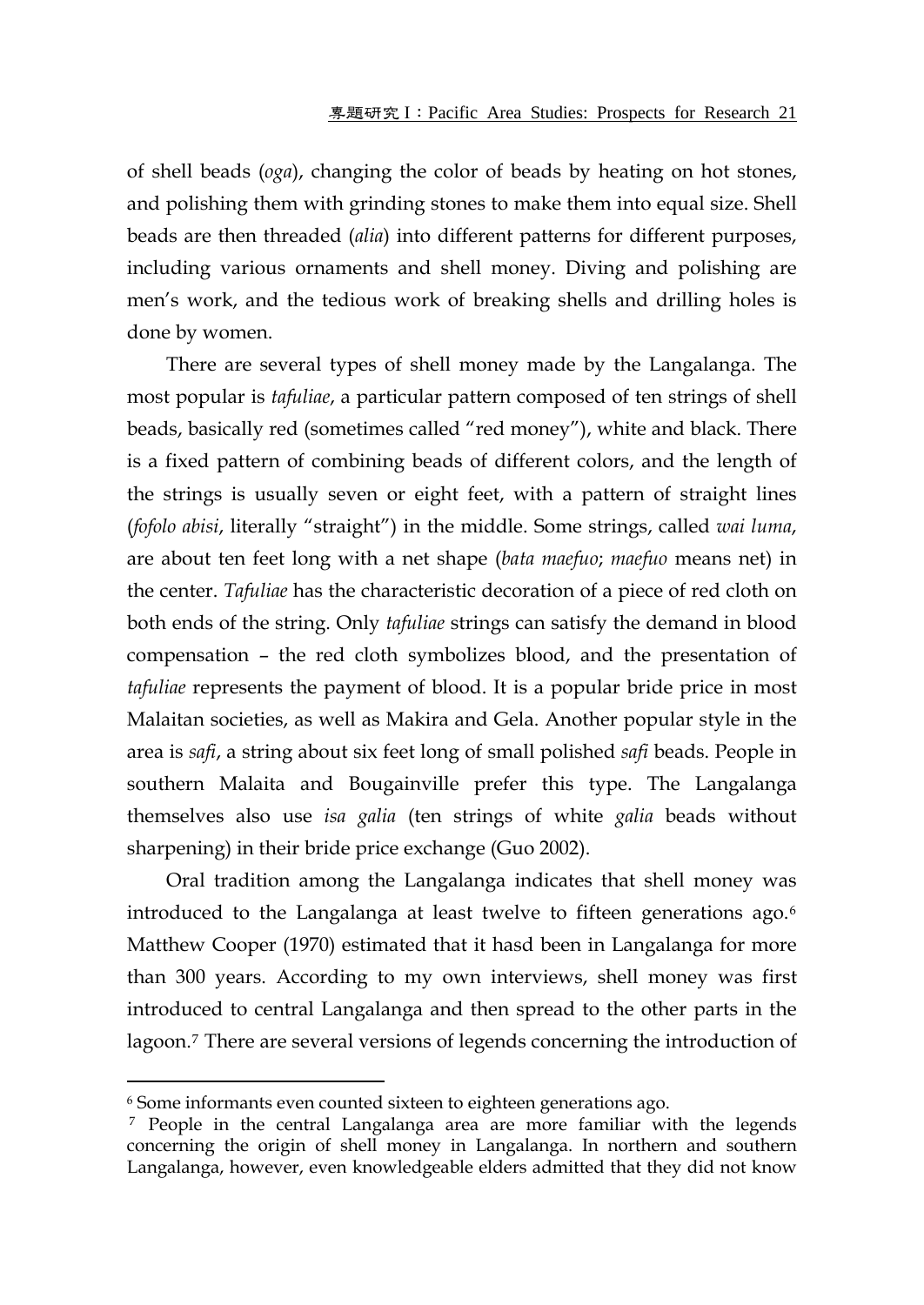shell money to the Langalanga. The most popular one refers to a woman who drifted to Langalanga and brought with her the knowledge of shell-money production (Guo 2002). In the legend, she came from the direction of Guadalcanal.

The Langalanga were good at trade and overseas expeditions. The environment of the Langalanga Lagoon lacks basic materials for subsistence; therefore, the people had to trade with other groups, and shell money was the medium of exchange in many occasions. There were frequent and regular markets starting generations ago between the bush people and the saltwater people of Langalanga, and the Langalanga went overseas to Nggela for exchange before and during colonial times. As the population grew, the Langalanga enlarged their trading area in order to sell more pieces of shell money to obtain large quantities of food, such as pigs, coconuts, and *pana*. Sometimes, they went to dive for *torques* shells and other shells as materials for shell money when the availability in their own area no longer sustained their needs (Guo 2002).

Basing on oral accounts and early reports in Langalanga and Siwai in the nineteenth century, Connell (1977: 82-83) notes that Langalanga shell money was traded to many places, including Isabel, Makira, Nggela, Guadalcanal, the Russell Islands, Choiseul, the Shortland Islands, and even Bougainville and New Ireland, and possibly also to New Britain and Samarai. Since the manufacturing of shell money in Siwai Bougainville died out around the end of the nineteenth century, the Langalanga products played an increasingly important role there. The Langalanga trading area was able to expand to Bougainville because *safi* was used there for bride price, land transactions, and compensations. Since the mining operation in Bougainville made the island relatively wealthy, many Langalanga collected shell money made by their neighbors and relatives, and took planes to Bougainville, where they then walked all over the large island to sell the shell money. Some of them accumulated a small fortune from this business.

the details.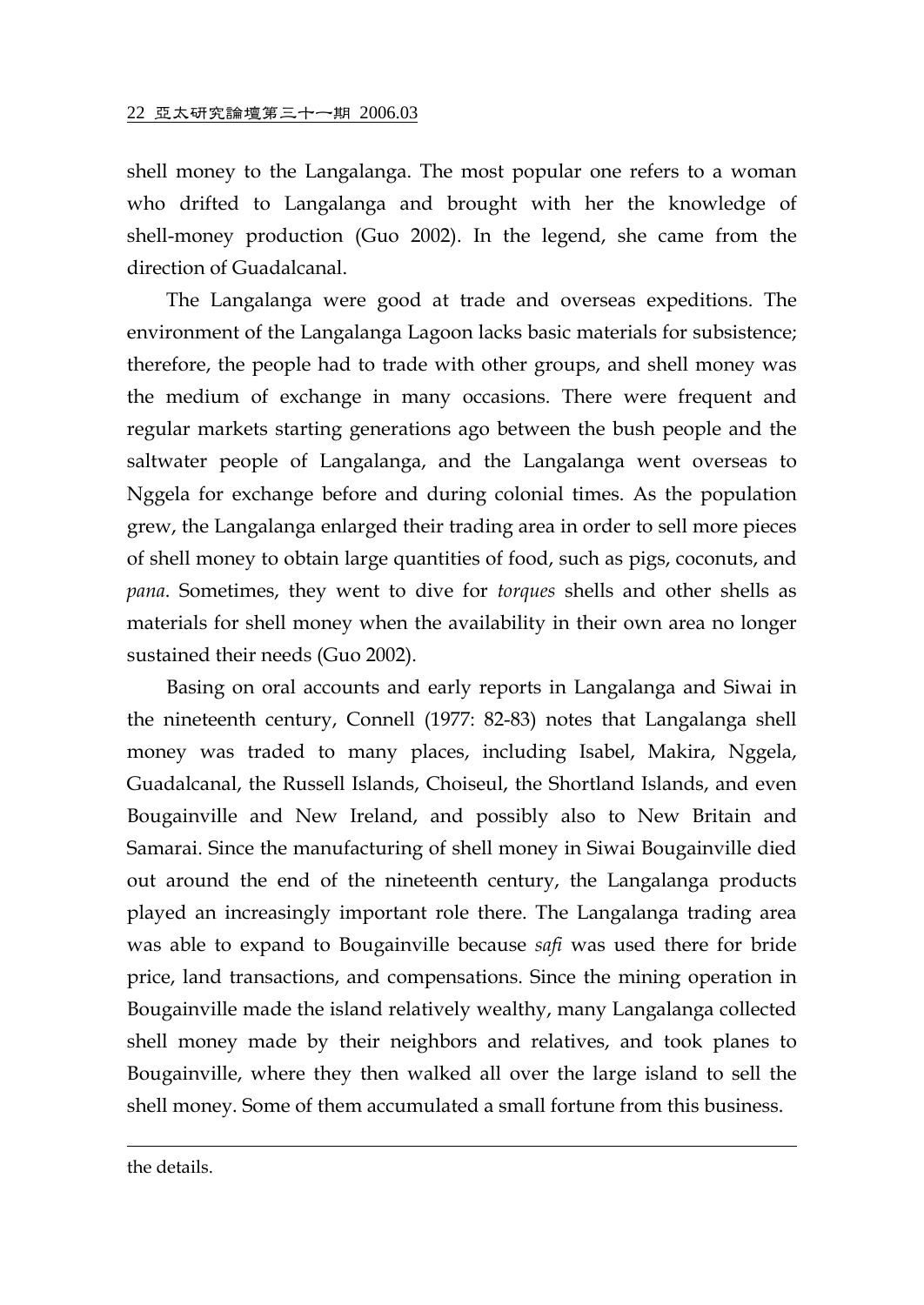Connell (1977) argued that the Bougainville connection was the reason why shell-money manufacture did not decrease in Langalanga once European currency came to be widely used in the Solomon Islands. My own research in Langalanga supports Cornell's opinion. Many people recalled that the economy reached its peak in the 1980s because of the Bougainville market<sup>[8](#page-6-0)</sup>. However, since the rupture of violent conflict in Bougainville in the late 1980s, this trading route was disconnected for more than a decade. Recently, after the cease fire and peace agreement were implemented in Bougainville, some Langalanga men started to take up trading shell money there again. A man at Suu village already made the trip in 2003. However, few people followed yet because the devaluation of the kina (Papua New Guinea currency) made the overseas trade less profitable than expected.

## **Shell Money in Contemporary Solomon Islands**

Shell money produced by Langalanga people is used widely in the Solomon Islands for various purposes. It is most often used in bride wealth exchange. The presentation of this "*kwatena*" (lit. gift)<sup>[9](#page-6-1)</sup> is called *folina* (lit. buy)[10](#page-6-2) in Langalanga. In their custom, no definite quantity is set: it all depends on a person's "willingness and ability" (*marabe* in Langalanga words). Usually the groom's parents gather shell money or funds from relatives and friends, and the bride's parents re-distribute what they receive to the relatives who helped them in the past for their son's bride wealth. The bride's side usually organizes a group to work for the groom's family and relatives (usually in the garden) to repay the shell money they received<sup>[11](#page-6-3)</sup>. In Langalanga, when *kwatena* is brought to the bride's side, the latter prepares

<span id="page-6-0"></span><sup>8</sup> Comparing the price, a string of *safi* was about AUD\$10 in the Solomon Islands, while in Bougainville it was AUD\$25, so people were very attracted by the new trading link.

<span id="page-6-1"></span><sup>9</sup> Cash and other goods such as Taiyo cans, bags of flour, sugar and rice are included today.

<span id="page-6-2"></span><sup>&</sup>lt;sup>10</sup> The Langalanga often emphasize that it is not a business transaction but a kind of "gift" for the friendship between two families (Guo 2004c).

<span id="page-6-3"></span><sup>11</sup> This is called "*galo geli funao*', lit. the work of female affines.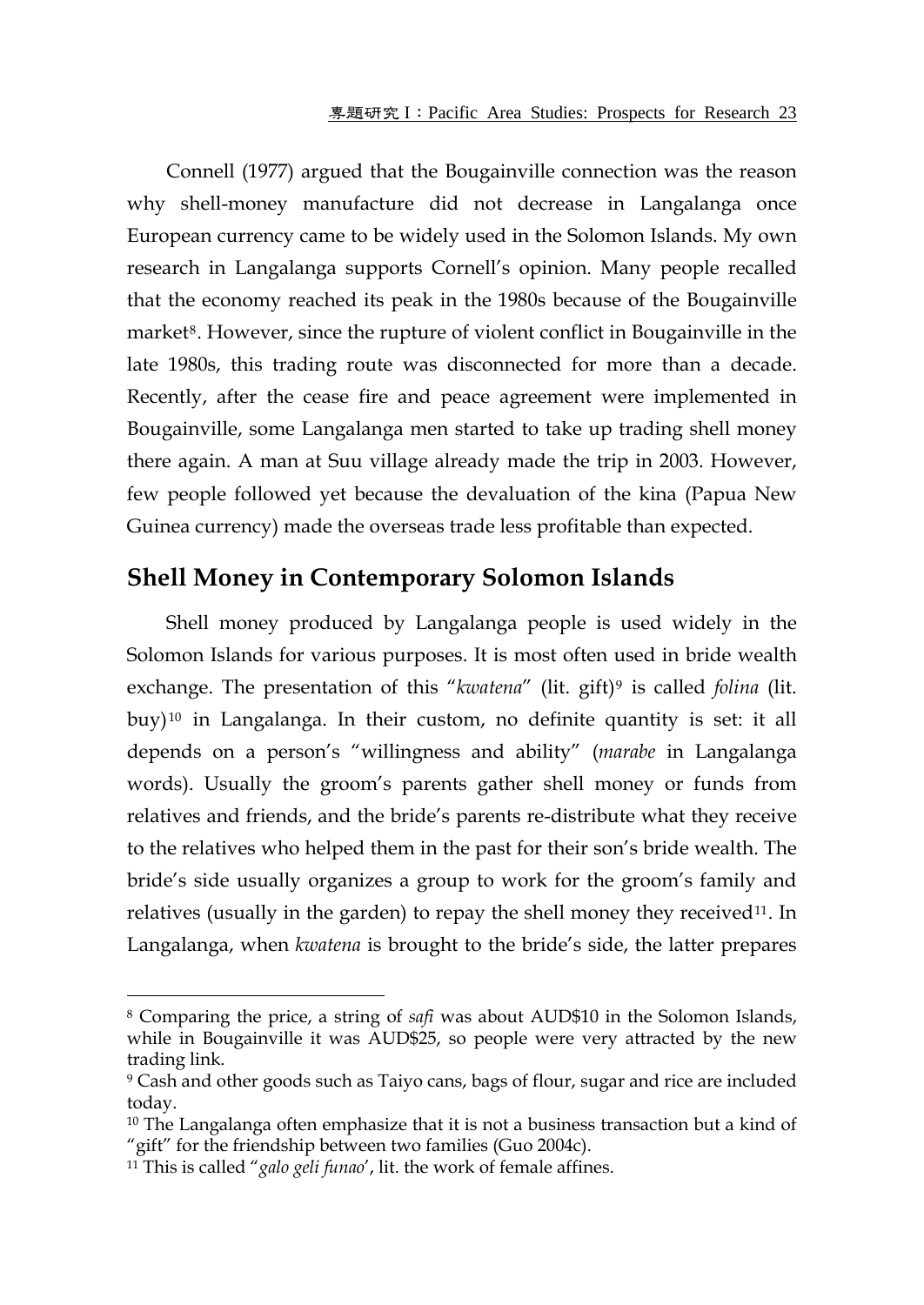$\overline{a}$ 

food for their guests. Shell money (*galia* and *tafuliae*) for *kwatena* is laid down on public ground (*labata*) in a long line. This is called "*tasia kwatena*", lit. "throwing gifts"[12](#page-7-0) (Guo 2001a: 52-53, 2004c).

Shell money, especially in the form of *tafuliae*, is important in reconciliation ceremonies and in compensation processes. In Langalanga, when violent behavior results in bloodshed or death, or in the case of elope, and serious insults, compensation (*firita*) has to be made in the form of a ceremony (*kwate fae liu*), in which both sides exchange shell money. Only tafuliae, with its red cloth that symbolizes blood, could be used to make peace and stop future feuding. After the ethnic tensions in the Solomon Islands, many efforts were made in order to settle matters among various groups. In the past few years, there were many large ceremonies of reconciliation. In each ceremony, *tafuliae* must be presented, especially by the group that was felt to be at fault. If both sides were responsible for what happened, they would both exchange shell money in the ceremony. For example, in a reconciliation ceremony between two tribes from North Malaita and five tribes from Guadalcanal, both sides "exchanged gifts of cash, shell money and food, including pigs" (SIBC/PINA Nius 2002.07.22).[13](#page-7-1)

*Tafuliae* could also be used by the government to make an apology to another government, and to recover their friendships. The Solomon Islands Prime Minister Manasseh Sogavare, for example, presented a *tafuliae* to the Foreign Minister of Taiwan, Tian Hong Mao, when the Foreign Minister of the Solomon Islands secretly visited China and thus damaged their relationships with Taiwan in 2002 (SIBC/PINA Nius 2002.11.02). *Tafuliae* is seen as a sign of apology in this instance. *Tafuliae* could also be used as gifts to other countries as a way to build and maintain their friendship. For

<span id="page-7-0"></span><sup>12</sup> A special ritual announcer counts the amount of shell money loudly in public. Then, there is *duuna*, a special practice only found in Langalanga. The groom's side relatives pay double the price for what the bride's relatives have done for them since the time of the engagement till that day (Guo 2004c).

<span id="page-7-1"></span><sup>&</sup>lt;sup>13</sup> "The Guadalcanal tribes gave Sol\$ 9,500 (US\$ 1,343), four pieces of red shell money, pigs and root crops. The Malaita groups gave two red shell money pieces, a pig and some food." (SIBC/PINA Nius 2002.07.22).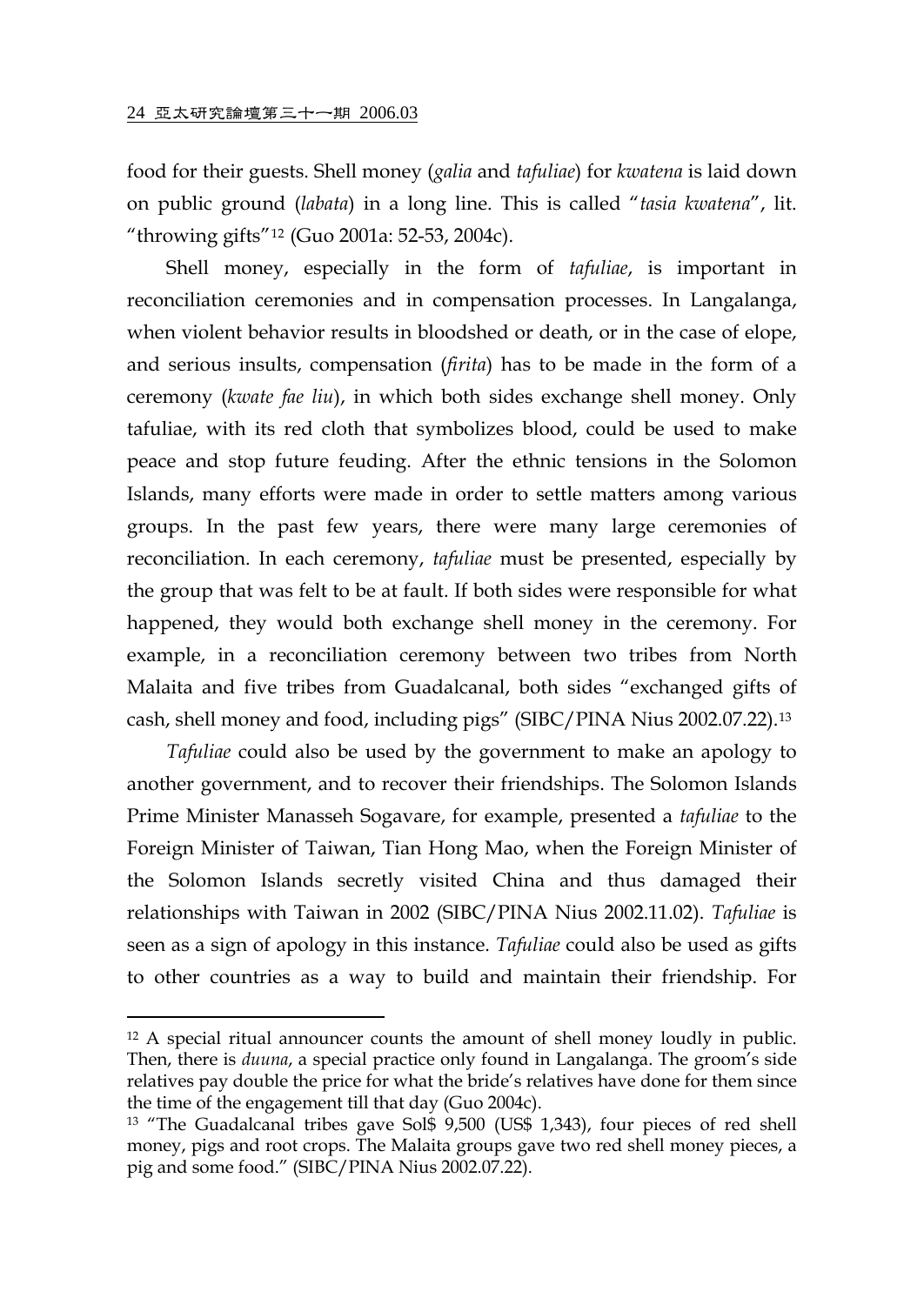example, the Solomon Islands government presented them to the Australian High Commission as gifts, and visiting ambassadors and Prime Ministers to the Solomon Islands often receive *tafuliae* as a welcoming gift. This could be done not only at the national level, but also at the provincial level. When the Malaita Shipping Company sealed an agreement with Vanuatu's Shefa Province to have their vessel, Ramos II, as a long-term charter to Shefa, the two parties exchanged traditional gifts of mats, pigs and shell money (SIBC/ PINA Nius 2001.12.30). Thus, *tafuliae* becomes the symbol of the nation.

Shell money is also used traditionally for body decoration, and the Langalanga made various types of ornaments for this purpose (Guo 2004a). Shell necklaces of various types composed of Langalanga shell beads are very popular among young people in the Solomon Islands as well as foreign tourists. In beauty contests, many competitors made their own dresses and ornaments using shell money as an important material, and as a symbol of *kastom* (tradition).[14](#page-8-0)

#### **Colonial and State Currencies in the Solomon Islands**

Since the nineteenth century, with increasing contacts with Europeans, European currencies were gradually adopted as mediums for exchange and trade in some parts of the Solomon Islands. Some of these currencies were brought home as wages by young laborers who had worked in the plantations in Queensland and Fiji. There are not many records of how local people reacted to the newly introduced pounds and shillings, however, it seems that in coastal areas and some ports, European currencies (especially British currency) circulated and were used in particular contexts, especially to purchase imported goods since the mid nineteenth century. However, the introduction of colonial currency into Langalanga is not seen as an important event, and is not memorized by many people. In the early stage of the encounters, tobacco sticks rather than European money played the role as a new type of currency in many parts of Oceania, including Malaita. After

<span id="page-8-0"></span><sup>14</sup> See, for example, Solomon Airline inflight magazine issue 27, pages 11-12.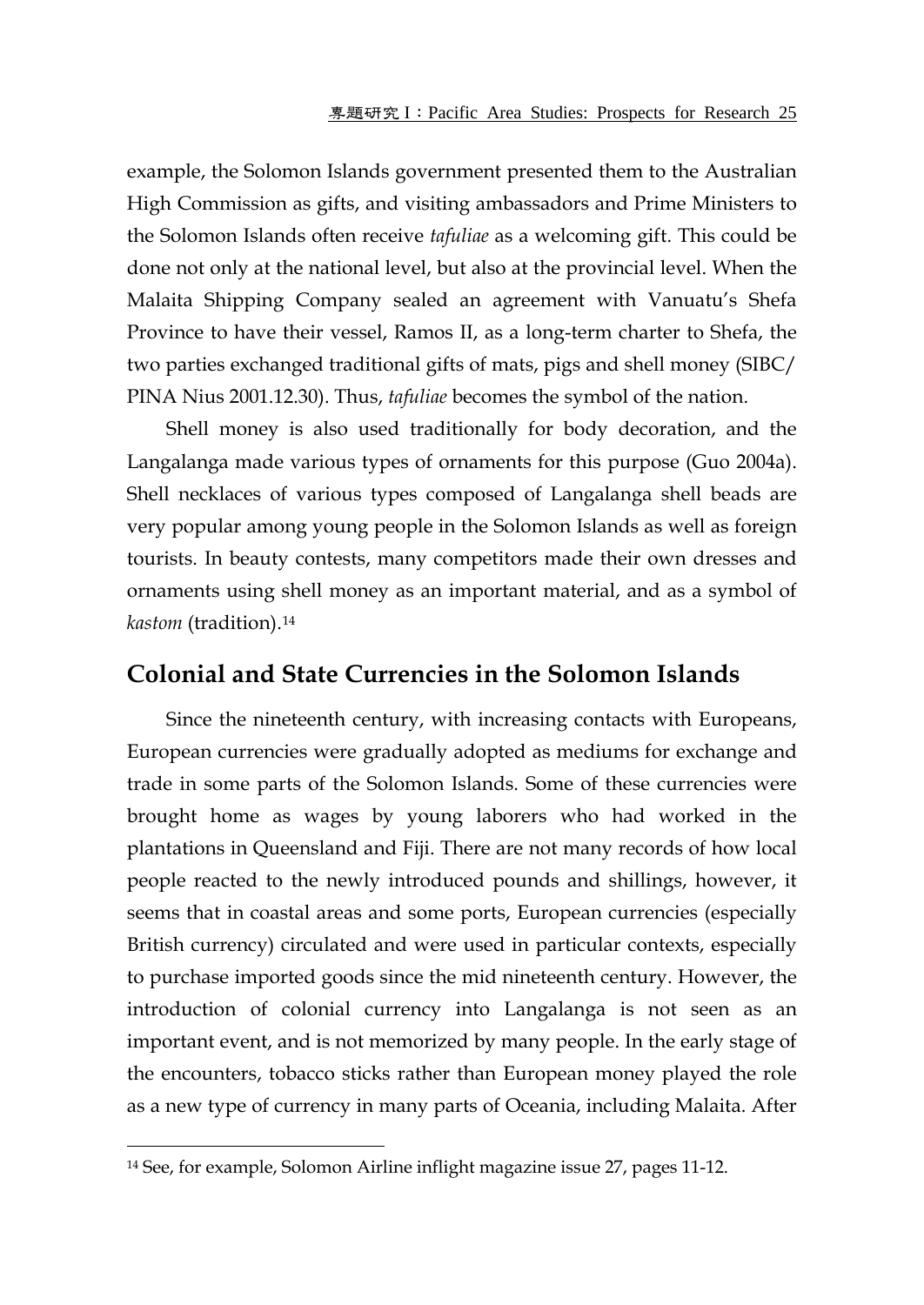the establishment of the British Protectorate, British money was officialized, especially for head tax.[15](#page-9-0) Langalanga people often mentioned this as the reason why their ancestors needed to use White men's money in the first place. It is memorized that English pounds were used in the beginning for most transactions, but was replaced by Australian dollars later (one pound equaled two Australian dollars).

During the preparation of independence of the Solomon Islands, it was decided that the new country would issue its own national currency, the Solomon dollar, instead of using Australian currency. The design, completed in the end of 1975,[16](#page-9-1) was approved by the Government and Legislative Assembly. The Ministry of Finance set up the Monetary Authority in mid 1976 to issue and managed the national currency<sup>[17](#page-9-2)</sup>, with the mission to "enhance the Solomon's identity and prestige and allow for more freedom in economic and financial matters"[18](#page-9-3). The new currency was set at the value of one SID (Solomon Islands dollar) equals one Australian dollar, and many people expected that "it is not likely to make any difference to the lives of Solomon Islanders".[19](#page-9-4)

The Royal Mint in the United Kingdom, using materials supplied by the Solomon Monetary Authority, made the design of the new money, which included many local symbols such as an elderly woman making – with a traditional drill [20](#page-9-5) – shell money on the ten dollar note. Similar representations can be seen on the bank notes of the Papua New Guinea *kina* (Foster 1998). Despite some criticism, the new currency was brought into use on 24 October 1977, a few months before the country declared

<span id="page-9-0"></span><sup>15</sup> For more discussions of the tax system (especially head tax) imposed on Solomon Islanders and its consequences, including the massacre of colonial officer Bell in 1927 and the penetrative attacks by the British afterwards among the mountain Kwaio in Malaita, see Keesing (1992) and Akin (1999a).

<span id="page-9-1"></span><sup>16</sup> *Solomon News Drum* 1975.03.21, p.1. They were shown to the public in 1977 (Solomon News Drum, 1977.09.16, p.1 and 3).

<span id="page-9-2"></span><sup>17</sup> *Solomon News Drum*, 1976.6.25, p.1.

<span id="page-9-3"></span><sup>18</sup> *Solomon News Drum*, 1976.01.16, p.3.

<span id="page-9-4"></span><sup>19</sup> *Solomon News Drum*, 1976.08.27, p.1.

<span id="page-9-5"></span><sup>20</sup> *Solomon News Drum*, 1977.09.16, p.1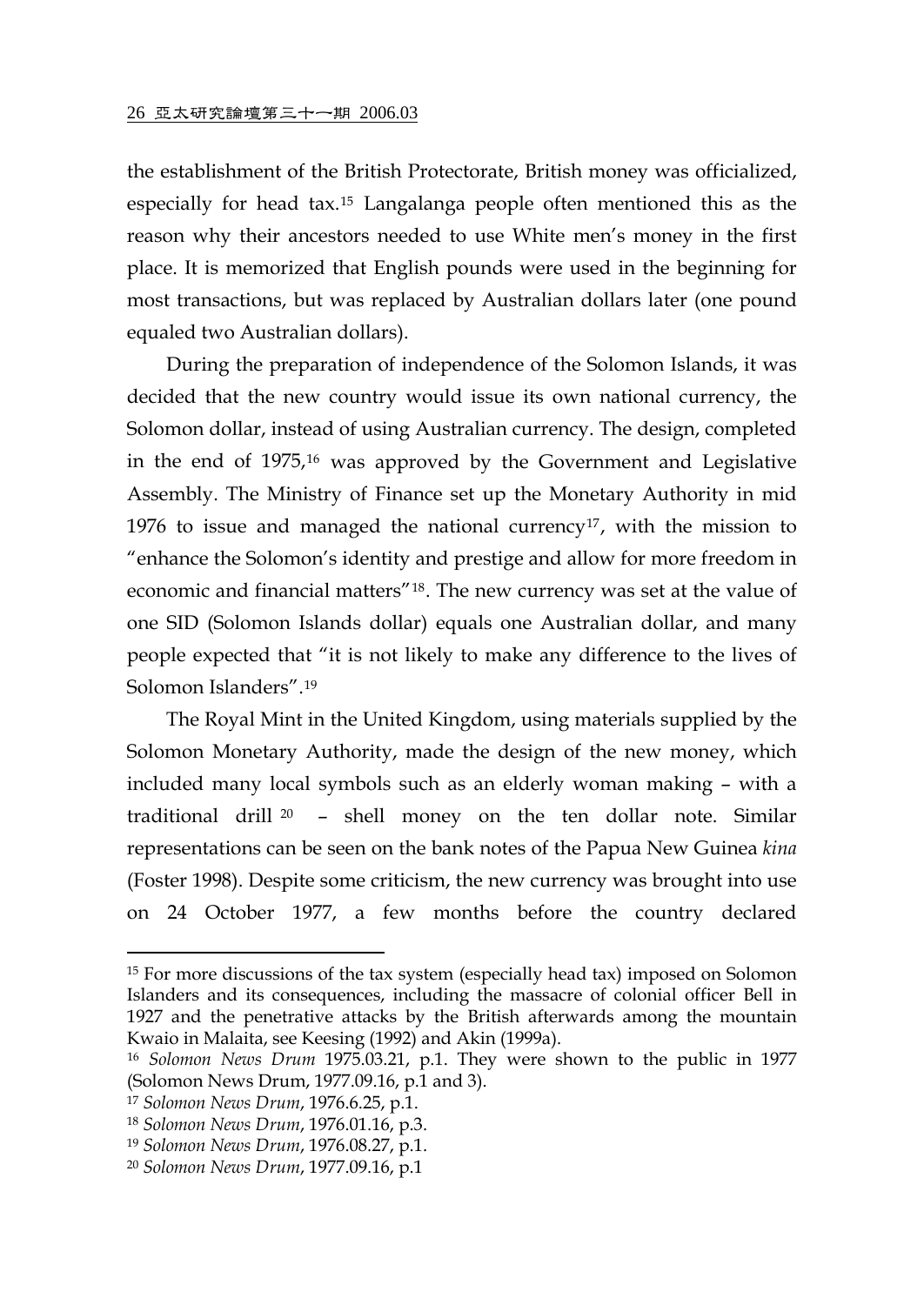independence [21](#page-10-0) . Unfortunately, the value of Solomon dollar decreased because of the country's economic pitfall, and dropped dramatically after the ethnic tensions between 1998 and 2000. At present, the current exchange rate between the Solomon dollar and the Australian dollar is between 5.5:1 and 5:1. A similar devaluation occurred in some other currencies in the Pacific.

Generally speaking, not many people in Langalanga have particular memories about their national currency. It seems that the transition to a national currency did not affect their life too much in the beginning, but the devaluation of their national currency certainly did. Many Langalanga people remember the cost of European goods in the past to be paid in European money, and how the price has risen in consecutive decades. The price rises meant a harder life, and the exchange rate between shell money, shilling, Australian dollar and Solomon dollar in different periods of time is often used as a way to assess the value of colonial or state currencies on the one hand, and a way to evaluate the value of shell money on the other. For the colonial officers, the exchange rate between local and colonial currencies reflects the availability and amount of production of shell money, and has strong impacts on whether young people could get married.

The exchange rate changed dramatically in the past century. In 1997, a standard *tafuliae* is worth 550 to 600 Solomon dollars. In 2003, after years of ethnic tensions, the economic situation was at its worst, and the price of *tafuliae* climbed to a record hight of 650 dollars. When the economy of the country is in such a bad state, there is not much cash available to spend in bride prices and, then, the Langalanga people invest even more time to make shell money, and many *tafuliae* are available on the market. However, the Langalanga people do not reduce the price of shell money, because the purchase power of the Solomon dollar devalued following the tensions, and the Langalanga people feel that shell money should maintain its value. When I went back to the field in 2002 and 2003, many women complained

<span id="page-10-0"></span><sup>&</sup>lt;sup>21</sup> The Solomon Islands declared independence on July 7, 1978.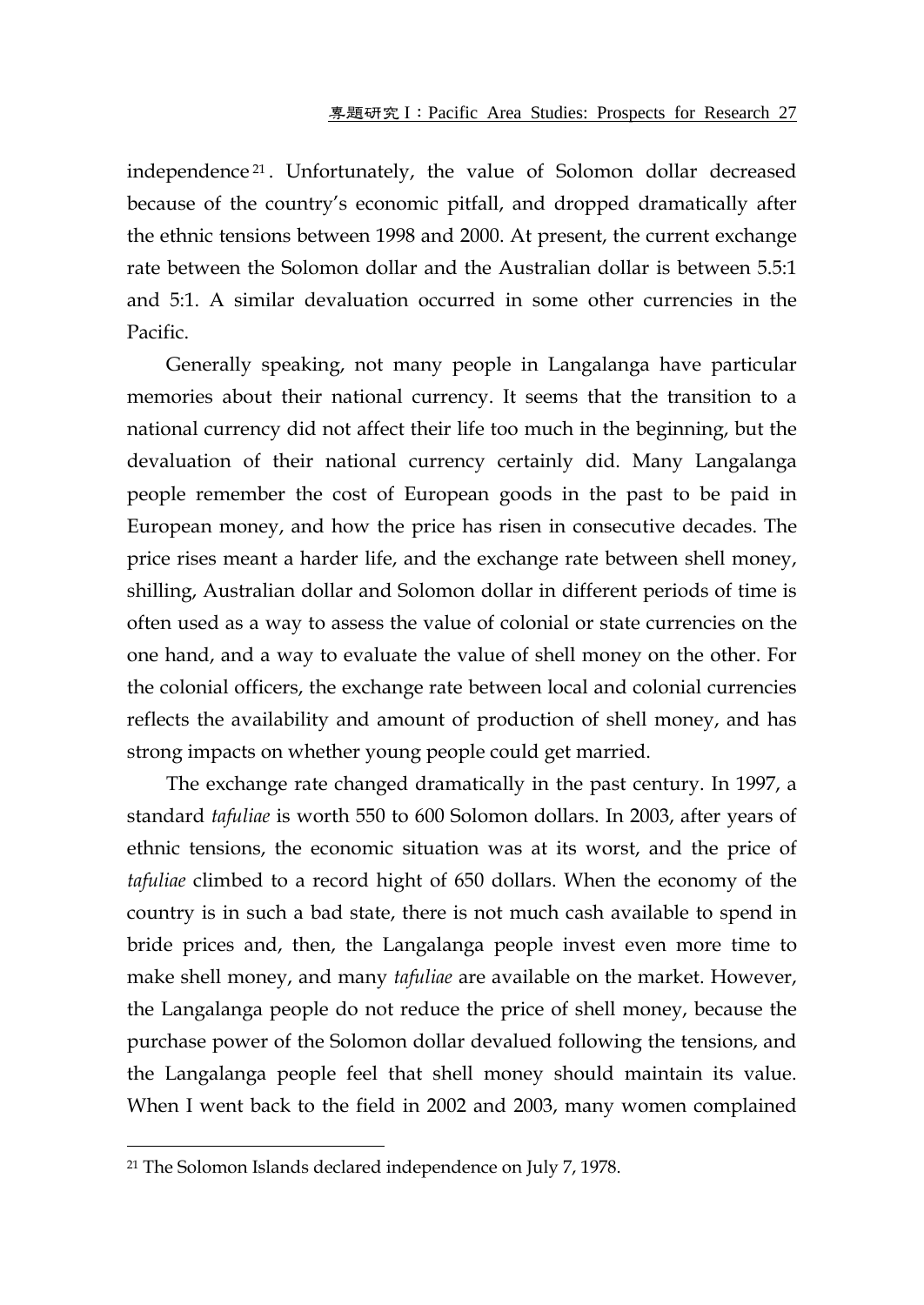that they continued their manufacture, but that there was no market for it. They were working on shell money as a way to save bride wealth for their sons, or as a way to accumulate stocks to be sold in the future when the economy in the country would recover.

# *Bata e Nana***: "Shell Money is Hard"**

Shell money is vital in Langalanga, and is not to be replaced by Solomon dollars, according to the people concerned. When Langalanga talk about shell money today, they always have a counter-part in their mind – the Solomon dollar, and they often make comparisons between the two. Many societies in Melanesia continued their regional exchange during the time of colonization, and the colonial currency might not enter certain spheres of ritual exchange, which is considered sacred. In some cases, colonial currency was applied in those spheres, but local people might conceptualize this according to their cultural context, and not see it as real currency, the medium of exchange. Healey (1985), for example, found that, in Highland New Guinea, traditional trade and exchange persisted after the introduction of Western currency, but the new currency had a dual character – it was currency, the medium of exchange on the one hand, and it obtained the nature of valuable on the other hand, and could thus be placed in the same category as pigs and shells. In particular, each paper note (instead of coins) was imbued with individuality. The owner's name was written on the note, which was treated as a valuable. Nihill's research (1989) shows that the Anganen people classified national currency into two groups: smaller bills or coins were a female category, while larger bills (20 *kina* notes) were viewed as male. The former could be obtained by selling coffee planted by women, and could therefore be used to acquire consumption goods; while the latter could be used in exchange, which is dominated by males, and is transferable with the traditional valuable (pearshell) in exchange activities. In some cases, people attributed moral values to different kinds of currency. The York islanders, for example, called their local shell money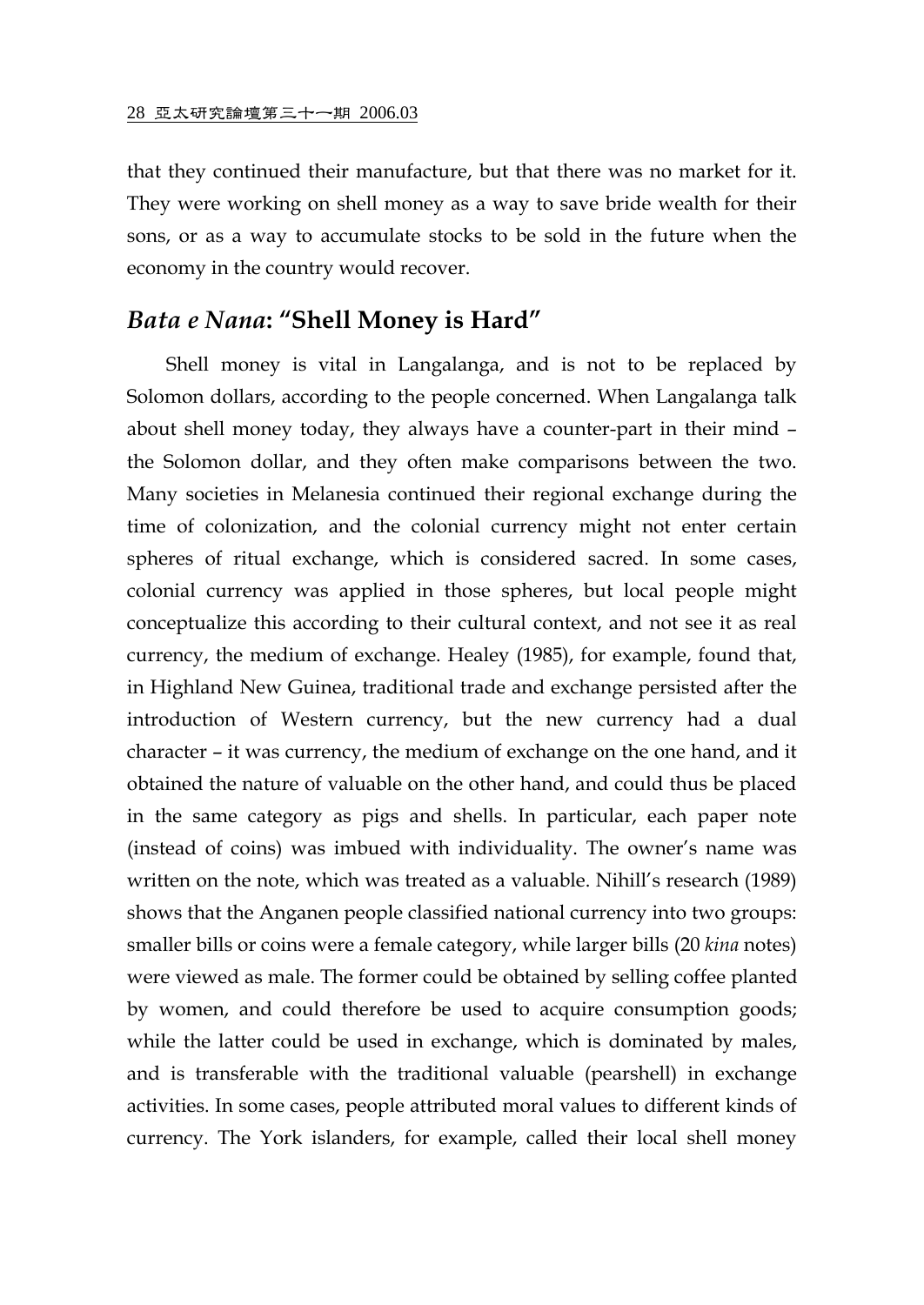"heavy" because it had a higher moral value, while the colonial and state currencies would be "light", for they could create no longer social relationships in comparison with shell money, and thus had less moral value (Errington and Gewertz 1995).

In Langalanga, I find some similarities with these Melanesian cases elsewhere. Colonial currency and state currency are allowed to be used in customary exchanges, especially as bride price. However, cash should only constitute a small part of the bride price, and the majority of the "gift" (*kwatena*) should be in the form of shell money. It is the amount of shell money presented by the groom's family to the bride's family that counts and is remembered by many people. During the presentation of bride prices, a ritual expert is hired to count the amount, and the total is recited all over the area (for details, see Guo 2004c). The second part of the bride price exchange, the *duuna*, is now mostly done in cash. *Duuna* is a special practice only found in Langalanga in the area. The relatives of the groom's side pay double the price for what the bride's relatives have paid them since the time of the engagement until the wedding day. Exchanges are between individuals and, at this stage, payments are done by the relatives from the groom's side (Guo 2004c). In *duuna*, the amount of money involved is usually very small and it is therefore more convenient to use Solomon dollars for the purpose. There is, however, also a cultural aspect to this difference. *Duuna* is a way to build connections between relatives of both sides, and the connections are seen as smaller relationships. However, the exchange between the bride's family and the groom's family involve a person (the bride), and the loss of a person for one group could only be compensated by blood revenge (as in the case of elopement and homicide), or by *tafuliae*, which symbolizes the exchange of blood and the bonding between two parties in the exchange.

Shell money is important to the Langalanga for a particular reason: the introduction of shell money technique occurred at about the same time when the Langalanga began to constitute themselves as a group. In the legend of the woman who brought in the shell money, it was she who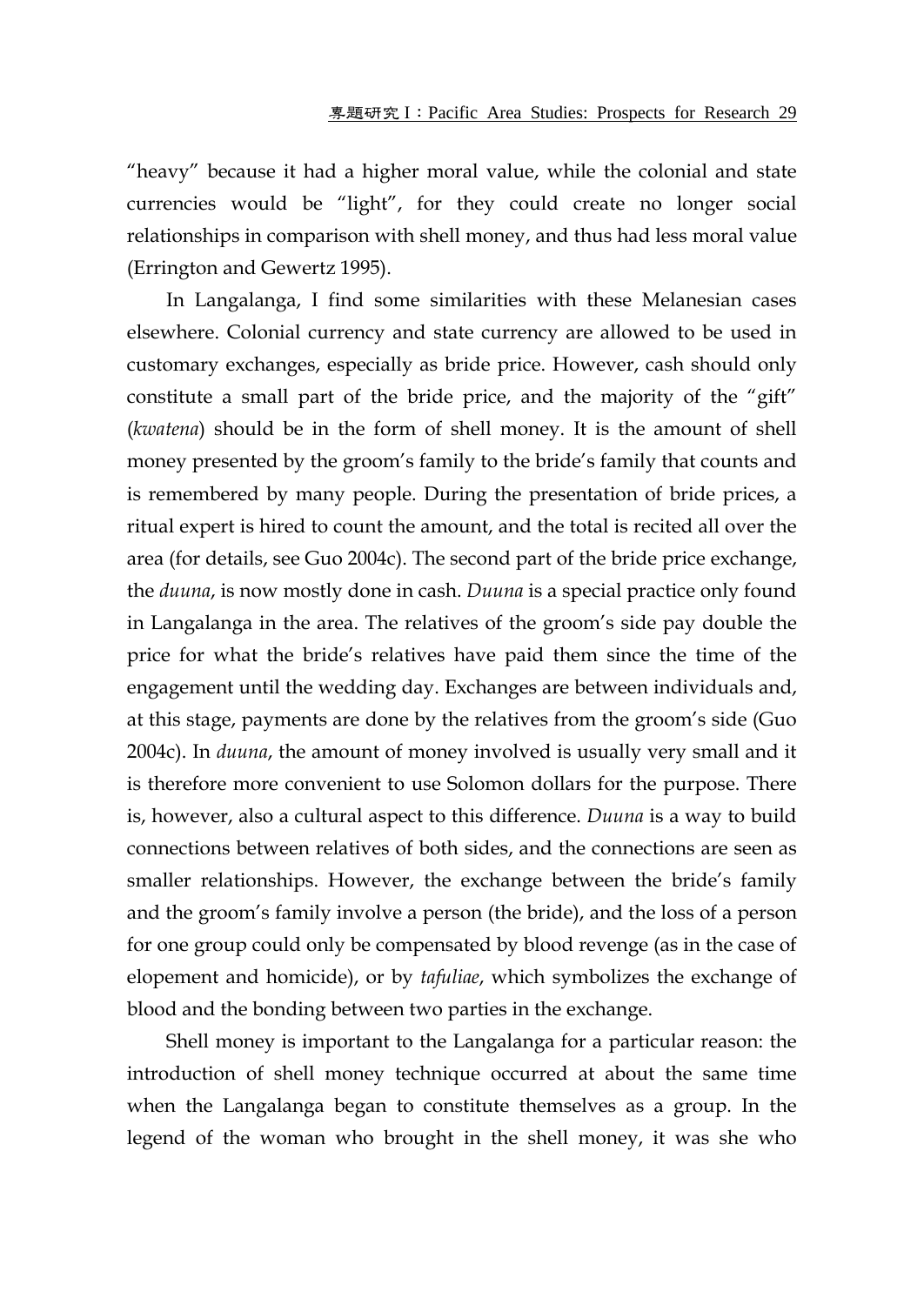suggested the bush people to move downhill to the coastal area, and it was because of the attraction of this technique that many people from other places came to join them and thus agglomerated into a new group called "Langalanga." Many informants told me that "*saena i wala e saina i bata"* (lit. "the language of Langalanga is the language of shell money") (Guo 2004a). This means that first, shell money is the best representation of Langalanga culture, and second, the formation of a new language, the Langalanga language, was the result of the existence of shell money in the area, because it attracted people from various places to live together and form a new language. Colonial money and the Solomon dollar do not have such a quality, and Langalanga people view them differently. It is not clear whether shell money has a higher moral value than Solomon dollars in Langalanga. However, the Langalanga see them differently, and their perspective is unique and reflects their position as the manufacturers of shell currency. The best illustration of what shell money is in the opinion of the Langalanga people can be summarized in the following expression: "*bata e nana"* , i.e. shell money is hard.

In making a comparison with Solomon dollars, the Langalanga people often say: "*bata e nana*, *ma seleni whaetmen e iko"*, i.e. shell money is hard, but White men's money is not. In explaining why they make such a judgment, people always tell me that it took a lot of effort to make shell money – it took a lot of trouble to obtain shells suitable for shell money, and to make them into shell money. In particular, a woman has to sit down and endure the tedious job of breaking shells, and drilling holes. They then had to thread the beads into particular patterns. I was not able to understand it's meaning in the beginning. I questioned that it is also very hard to make money by selling sweet potatoes and vegetables in the market. The farmers have to clear the land, plant the vines and take care of them before they can harvest and carry the heavy load of crops to the market. Why is making shell money particularly seen as "hard"? In David Akin's research, the Kwaio have a similar distinction between shell money and cash: "Shillings are easy. Shell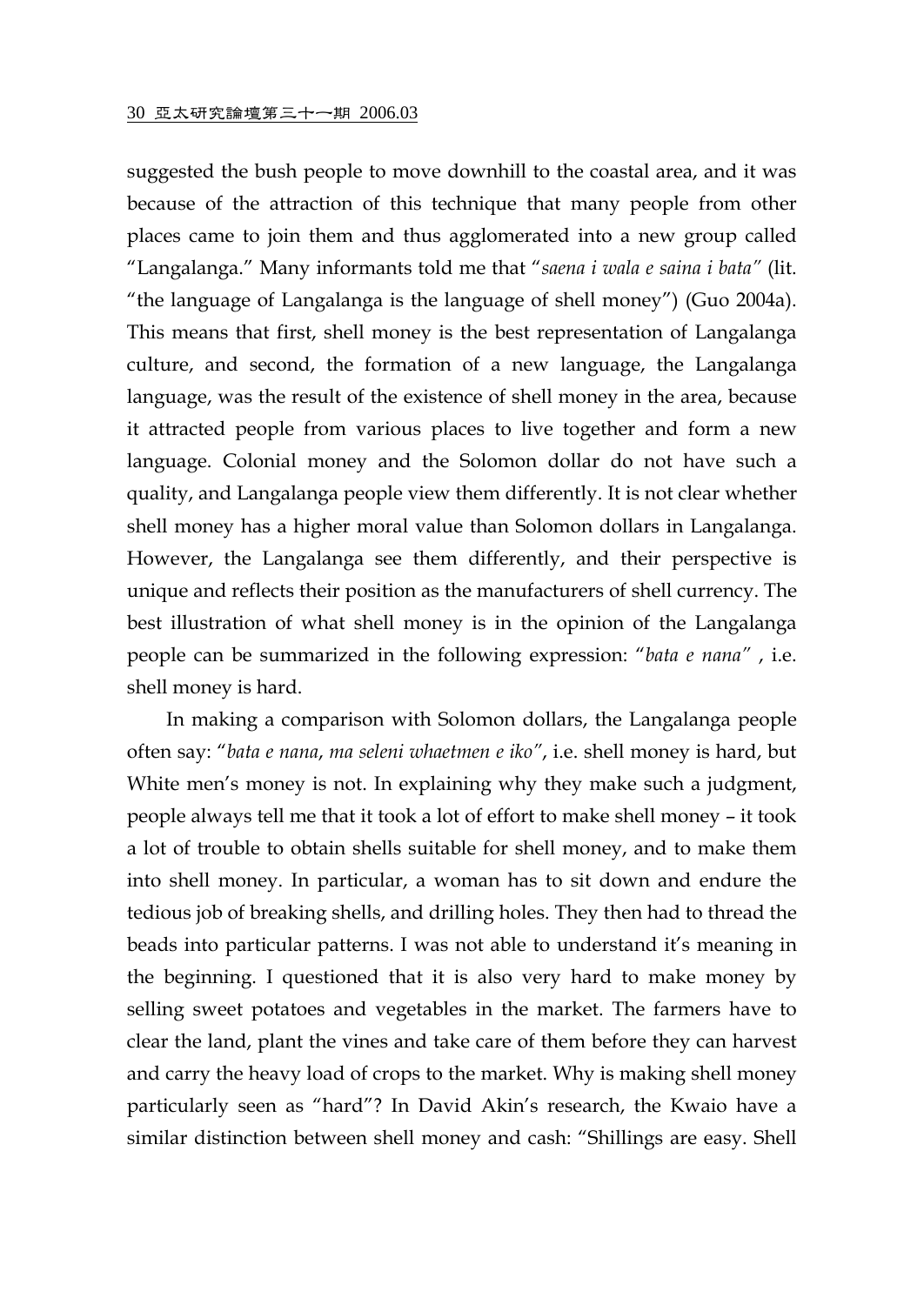money is hard." (Akin 1999b: 111).

*Cash is "easy" because any man can go by himself to a plantation and earn it without any social investment. Even a social outcast may become cash wealthy. Shell money is "hard" because it is the medium of the prestige economy in which success depends upon ongoing investment in one's community (ibid.).* 

Some Langalanga men agreed with the differentiation above. To accumulate shell money, you need to practice social investment for a long period of time by participating in exchanges, while it is possible to earn cash at a younger age. They found *seleni* (shilling, European money, and the Solomon dollar now) easier to come, but at the same time easier to "go". A man may sell the fish caught in the morning on the market and receive a handful of cash. Often, however, he then purchases some sweet potatoes on the market, or some bottles of beer, pays the bus fare, and the money may be gone by the time he gets home.

However, for shell money, it's not easy to get – you need to put a lot of efforts to make it. The technique is neither difficult nor secret, but only the Langalanga women had the patience and willingness to spend a lot of time making it. But then it's in the form of *tafuliae* of *safi* and a person cannot sell it in the market everyday. There are a lot of women sitting in the Central Market in Honiara selling shell money and shell necklaces. You might be able to sell a necklace each day, but you don't sell a *tafuliae* everyday. It's not an easy thing. It's hard.

Shell money is a way of saving – for a future payment of a bride price for one's son or nephew, or for the school fees of one's children. Some Langalanga work on shell money everyday and sell it when they have to pay school fees. In comparison with *seleni*, shell money is more likely to stay in the house and become wealth, but it takes a long time to make. However, there is also another aspect. In response to my question, a man explained that Langalanga people "*galo nana fala bata*", i.e. work hard for shell money. He believes that, unlike the European money, the custom money is hard to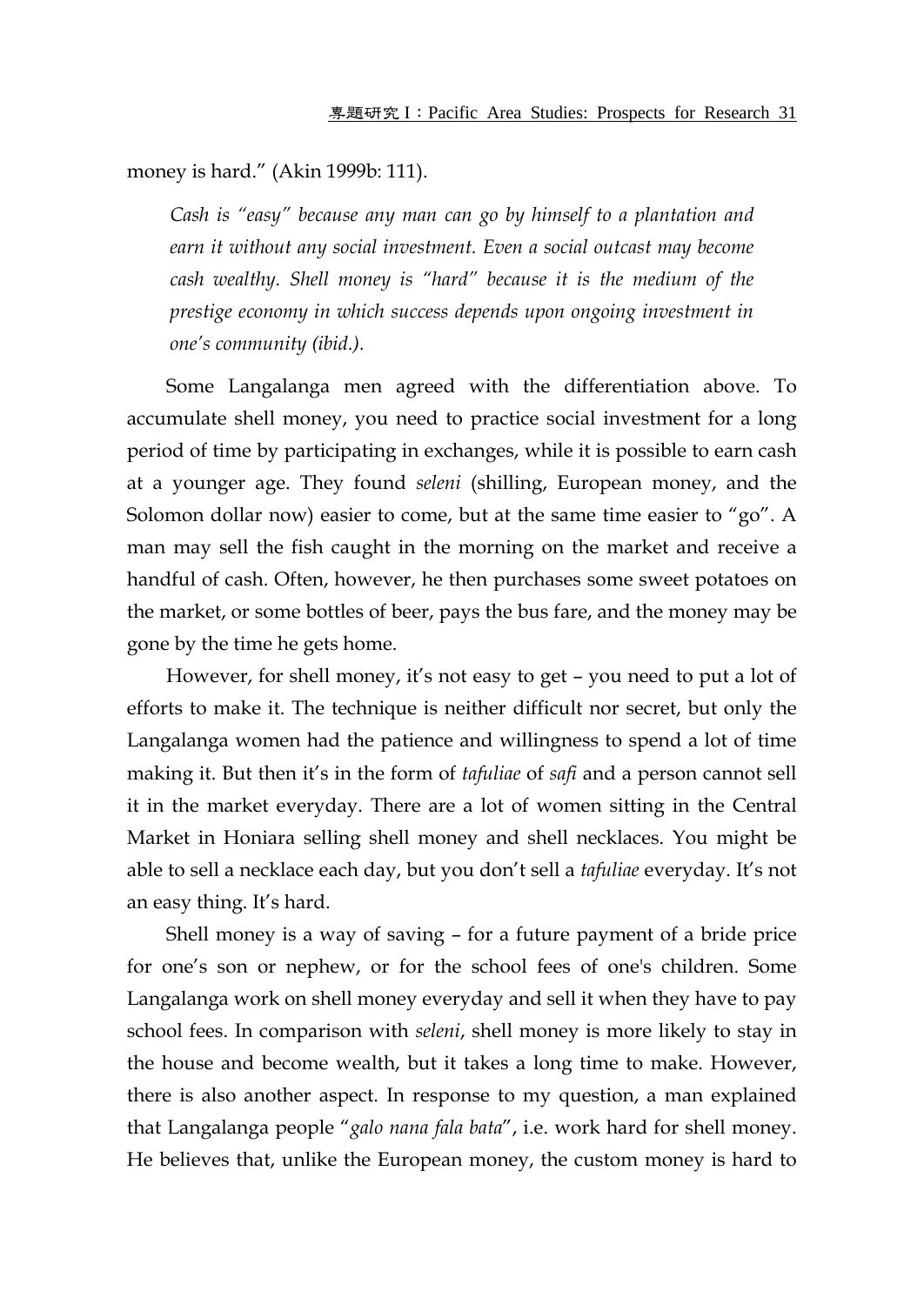make ("*nana*"). The above interpretation by the Langalanga separates them from the Kwaio in a significant way – i.e., when the Langalanga talk about "shell money is hard", they don't just mean the heavy load of social investment to accumulate lots of shell money; rather, they emphasize *the heavy load of work in manufacturing shell money*. Although the Kwaio also make the shell money they use, this shell money is of limited amount and it circulates only within the Kwaio territory. For the Langalanga, making shell money is their economic strategy and is the prime means of obtaining cash. As the producers of shell money, their perspective is quite different from those who obtain it from others. Especially for women, who are the ones who make shall money, "*bata e nana*" is the best description of how they think about their relationship with it.

The explanation correlates to the Langalanga notion of things. Elsewhere (Guo 2004a, 2004b, 2004c), I argued that the Langalanga put a lot of emphasis on human actions, especially in the aspect of the impact of human bodies in the material world. Under this concept, shell money is understood as something made (*galo*) by human hands, and human efforts are particularly emphasized. The Langalanga also made the process of shell money making into a cultural performance for tourists, and emphasized that the process of manufacture is inalienable from the meaning of shell money in their society (for details, see Guo 2004a).

# **Shell Money as Currency and Agency: The Producers' Perspective**

Matthew Cooper in his 1971 article predicted that shell money in Langalanga will soon die out and be replaced by European money, as this happened in many other production centers in the Solomon Islands. Here, however, this did not happen. Connell (1977) attributed the continuity of shell money production in Langalanga to the Bougainville market, in which the Langalanga people made good profits in the mid 1970s. However, the Bougainville market was closed since the late 1980s for more than fifteen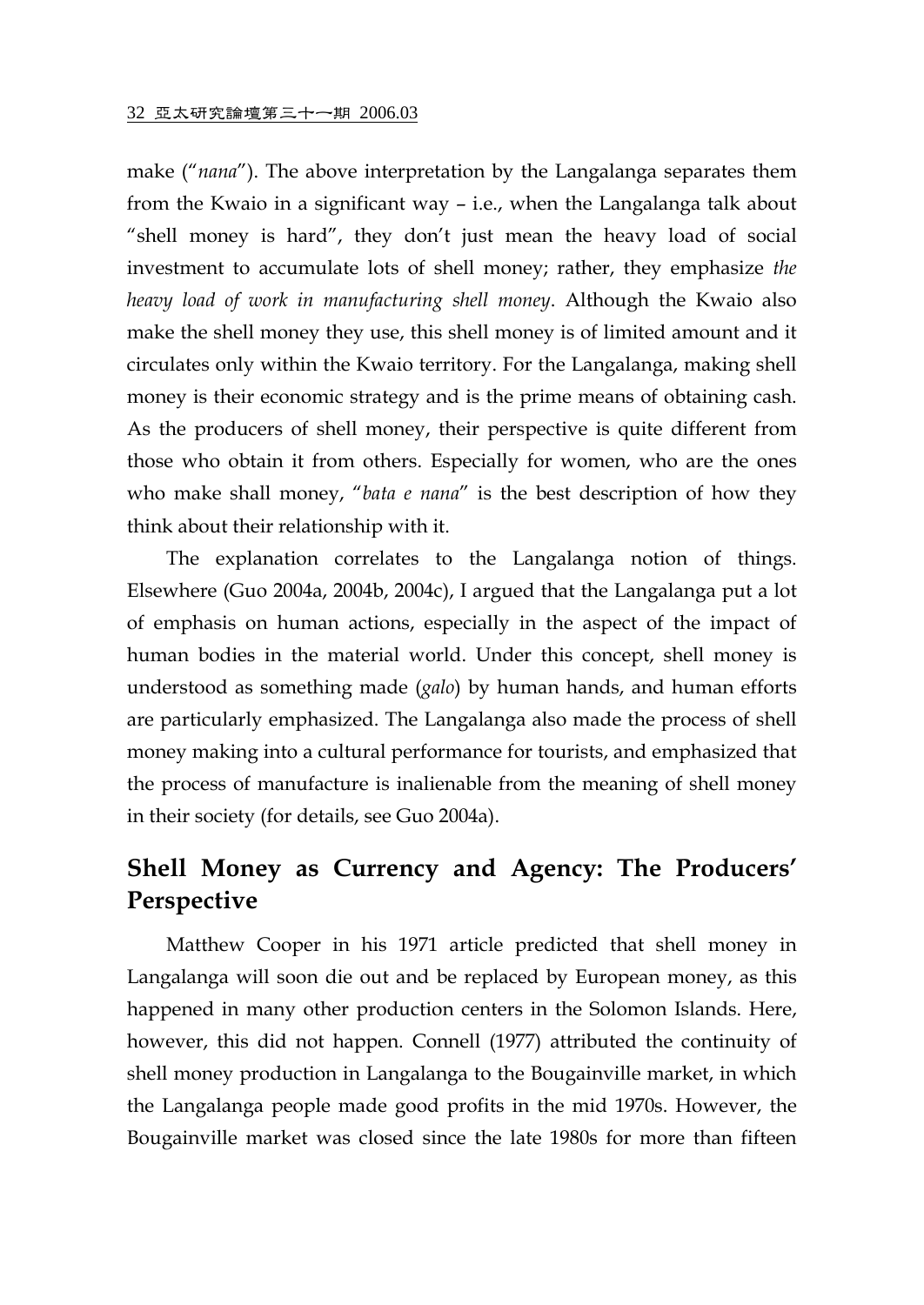years, and the Langalanga shell money is still vital today in Langalanga, and it even circulated in areas without direct trading relationships with the Langalanga. It has become part of the national symbols in the Solomon Islands, and some people even start to talk about making shell money their official currency in addition to the national currency of the Solomon dollar. Their idea is to have it accepted as legal tender in banks – i.e., people could open a bank account to save their shell money, and they are free to convert shell money into Solomon dollars and vice versa in the bank<sup>[22](#page-16-0)</sup>. This calls for explanations.

A dual monetary system is already experimented elsewhere in Melanesia. The East New Britain Provincial government in Papua New Guinea started to put the Tolai traditional currency, shell money (*tabu* or *tambu*), as legal tender, and a Tabu Exchange/ Bank was opened in February, 2002[23](#page-16-1). The issue has been under a lot of discussion since late 1990s, when some local leaders worried that the national currency, the *kina*, devalued rapidly on the global monetary market. They called on the Tolai people to rely on their traditional shell money, which might be their only means of survival<sup>[24](#page-16-2)</sup>. They argued that setting up a customary wealth bank would "assist in mobilizing, regulating and controlling tabu currency". However, some people have reservations. The director of the National Cultural Commission, Dr Jacob Semit argues that "shell money has strong ceremonial

<span id="page-16-0"></span> $22$  A similar idea was proposed in the early 1990s and a man even opened a "Custom" bank' in Auki to take shell money savings and convert them into Solomon dollars freely. However, it was not successful. The recent approach is to have their MP Mr. Ulufa'alu propose a bill in the Parliament to have the government recognize the status of shell money.

<span id="page-16-1"></span><sup>23</sup> The National/ PINA Nius 2002.02.13.

<span id="page-16-2"></span><sup>&</sup>lt;sup>24</sup> Stewart and Strathern (2002) point out that the idea of searching for a second currency when the first one devalue in the Tolai case is similar to the Hagen when, in the 1970s, the Hageners abandoned shell valuables and adopted the Australian dollar for the same reason, only that the Tolai case is a reverse in terms of the currencies being abandoned and embraced.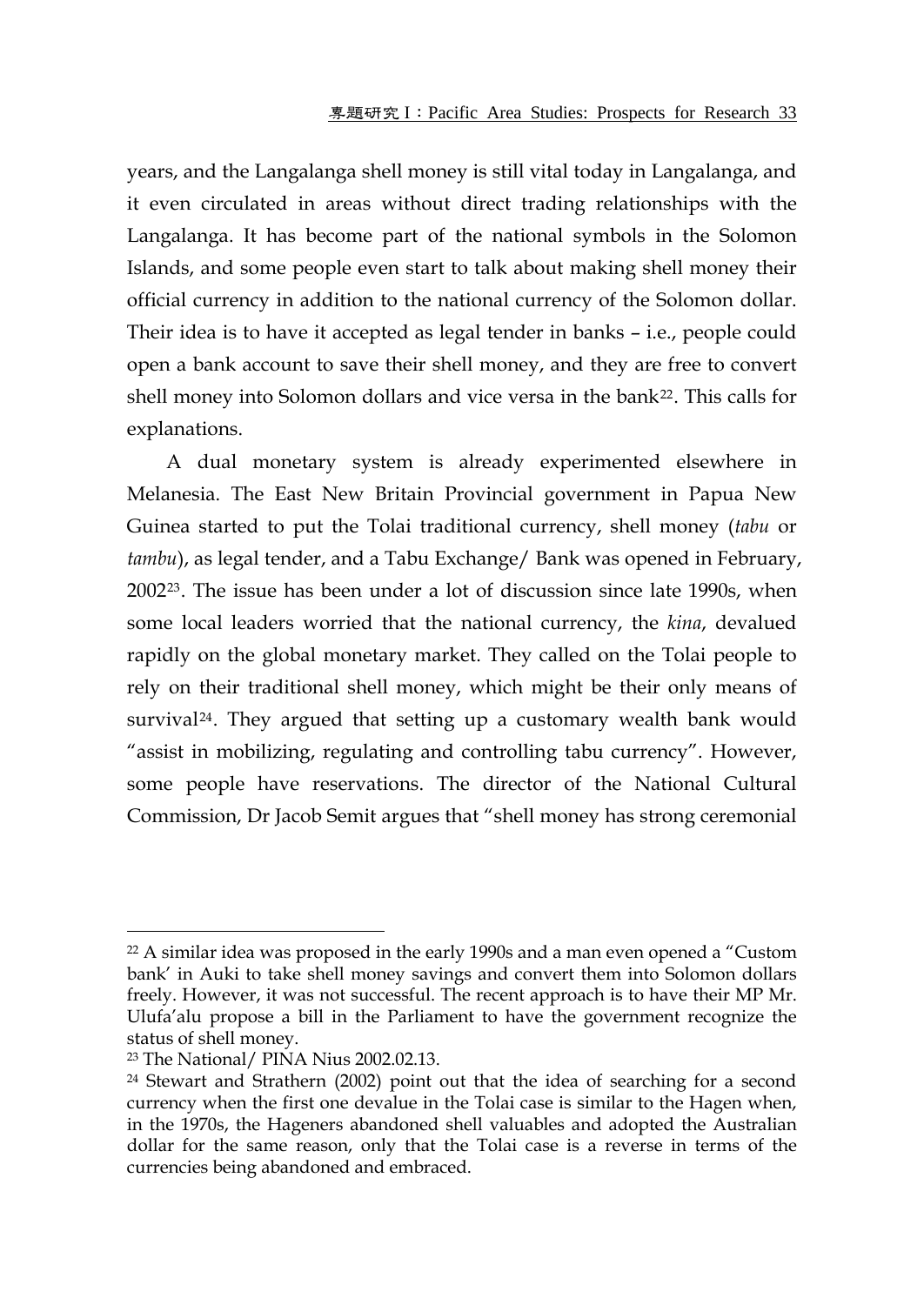$\overline{a}$ 

and ritual value, and can't function as an alternative to the *kina*."[25](#page-17-0) The Tolai case parallels the Langalanga in terms of its attempts of legitimization, its institutionalization in a bank, and its way of applying traditional currency as a way to maintain identity and gaining control of their future. However, the Tolai experience is different from the Langalanga in two important respects. First, Tolai shell money has been preferred and used almost in all aspects of life (including tax payment, school fees, and purchasing goods) for decades (Gewertz and Errington 1995), while in Langalanga shell money is used only for limited purposes since the popularization of European money. Second, Tolai shell money is not locally made but imported (partly from the Solomon Islands), while Langalanga people are not only shell money users, but shell money producers as well.

Another comparison can be made with another group on Malaita Island – the mountain Kwaio. The Kwaio had been resistant and even in conflict with the outside power – the colonial and the national rule (Keesing 1992). They exclude national currency from bride-price payment and mortuary exchange, which are central in social reproduction. Instead, the traditional shell money, *kofu*, circulates in these exchanges. These two currencies are not exchangeable in a direct way. Cash earned by selling agricultural products or wage labor has to be transferred to goods (such as food cans, cigarettes, and batteries) and then sold for *kofu* when they return to their homeland. The inconvertibility of shell money shields the Kwaio from direct control by the nation-state. "Kwaio presents a classic case of a local currency becoming a prominent symbol of local agency and cultural values" (Akin 1999b: 103).

In the Langalanga case, we may come to the same conclusion through an opposite path. Langalanga shell money is not restricted to their territory; on the contrary it is made to be used outside. The Langalanga people think that the wider the shell money circulates, the wealthier and more powerful

<span id="page-17-0"></span><sup>25</sup> Radio Australia, 2002.02.27. For other discussions, see *The National* /PINA Nius 2002.02.13, *The Independent*, 2000.07.20, *Courier*/ *Abridged* 1999.11.26, 1999.11.06, 1998.11.03).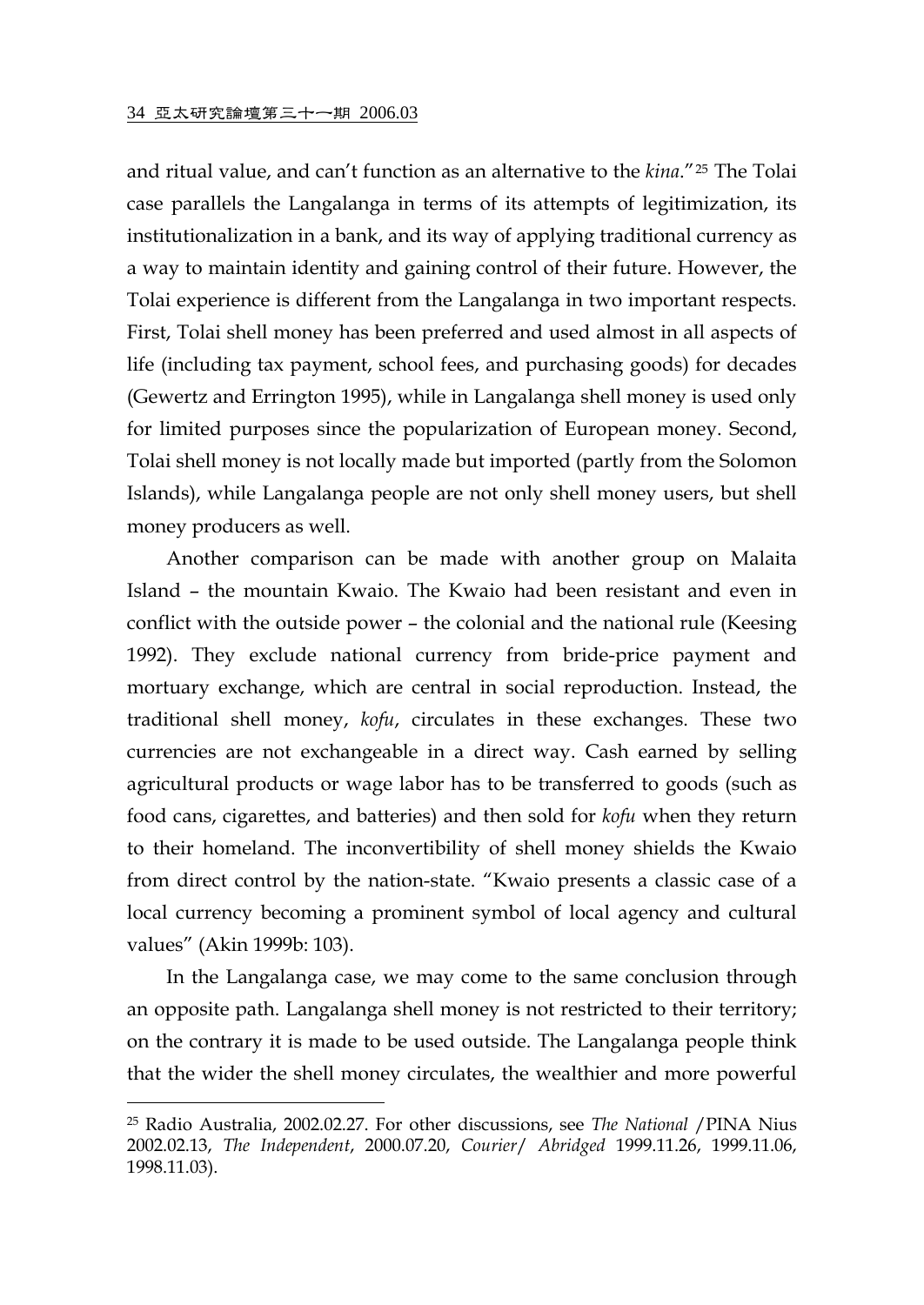they are. Langalanga people often comment with pride that they are like the "central mint", the "central bank" in the Solomon Islands because their shell money is used all over the nation. As a man put it:

*Shell money is now all over the nation – in the past, it was not so widely used. Even when foreign ambassadors came to the Solomon Islands, the officials would present them with shell money. Last weekend, when the Lilisiana Catholic church celebrated its opening anniversary, the new priest was decorated with shell money.* 

In Langalanga, the local currency is also a prominent symbol of local agency. From the producers' perspective[26](#page-18-0), the Langalanga believe that as shell money is used all over the country, "it is like the Langalanga control the whole country", "because they are used to pay bride prices, and the women would then give birth to children. Therefore, Langalanga shell money and [Langalanga] power is in their blood."

The local currency (*kofu*) in Kwaio becomes the symbol of cultural value and local agency against the penetration of the outside world. However, the Langalanga took a different path in constructing their relationships with the state. Instead of restricting its flow within their own territory, the Langalanga produce more shell money and expand its circulation to a wider region as a way to maintain their identity and agency by actively participating in the formulation of a new political and economic arena. The Langalanga think of shell money making as a premium way of making a living and even developing the region. They organize corporate groups with women working together in the breaking and drilling process, and take loans to purchase bags of shell as an investment in their home "industry". Some Langalanga people go to Honiara to sell these at the Central Market for a higher price. Some women bring their tools with them and keep *u'ui* while visiting relatives in the capital (Guo 2001a). Shell money is, according

<span id="page-18-0"></span><sup>&</sup>lt;sup>26</sup> Most studies concerning the social aspect of shell money and their relationships with introduced currencies focus on the consumers. The Langalanga case is unique in this respect.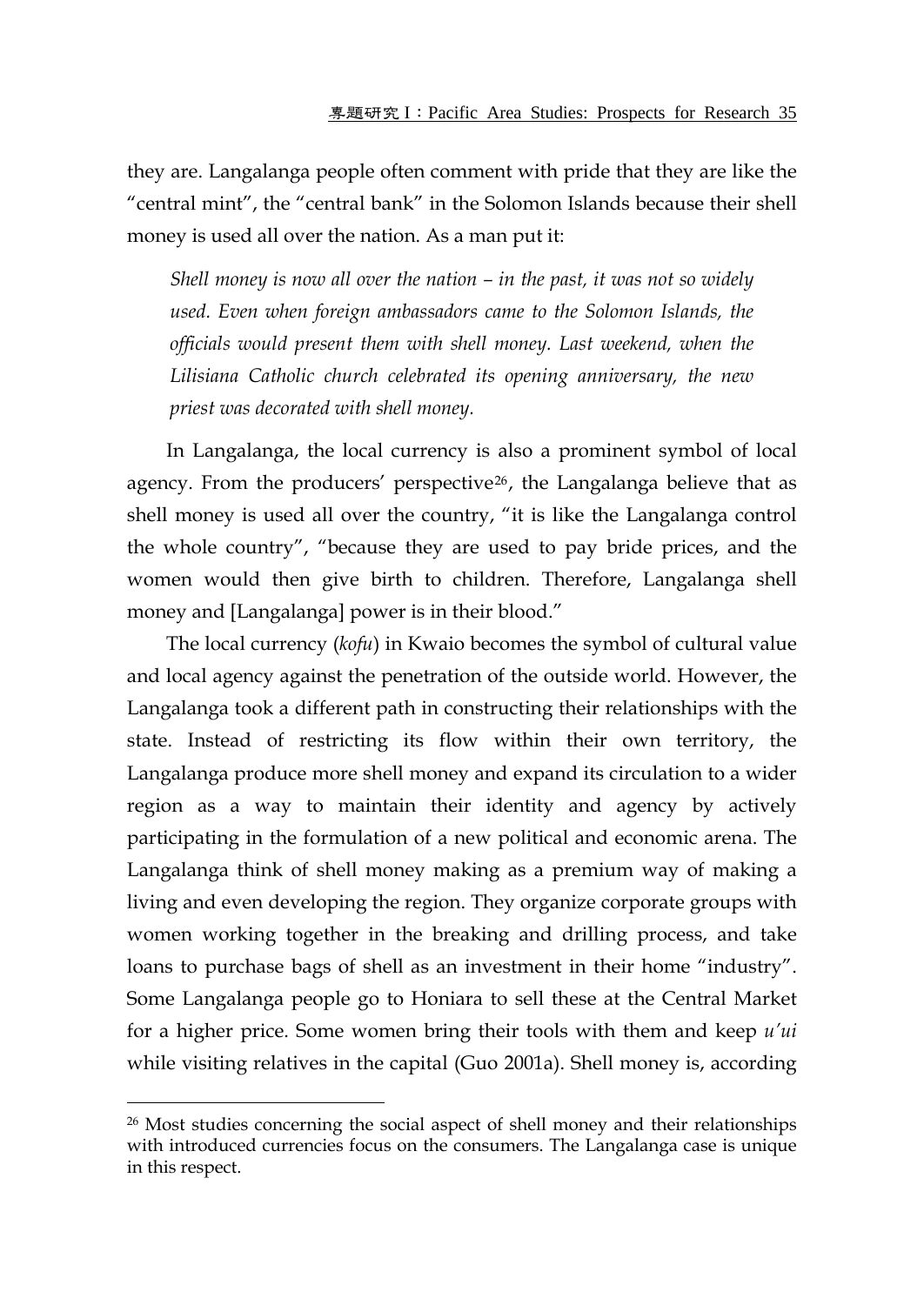to their legends and historical narratives, the prime mover of why Langalanga Lagoon was populated and the Langalanga emerged as a unique people. Today, they continue to play the role of producers of shell money, and attempt to enlarge its circulation and application by making it a legal tender parallel to the national currency of the Solomon Islands.

#### **References**

- Akin, David. 1999a. Compensation and the Melanesian State: Why the Kwaio Keep Claiming. *The Contemporary Pacific*, 11:35-67.
- \_\_\_\_\_\_. 1999b. Cash and Shell Money in Kwaio, Solomon Islands. Pp. 131-150 in *oney and Modernity: State and Local Currencies in Melanesia*, eds. David Akin and Joel Robbins. Pittsburgh: University of Pittsburgh Press.
- Armstrong, W. E. 1928. *Rossel Island: and Ethnological Study*. Cambridge: Cambridge University Press.
- Connell, John. 1977. The Bougainville Connection: Changes in the Economic Context of Shell Money Production in Malaita. *Oceania*, 48: 81-101.
- Cooper, Matthew. 1970. *Langalanga Ethics*. New Haven: Yale University Press.
- \_\_\_\_\_\_. 1971. Economic Context of Shell Money Production in Malaita. *Oceania*, 41: 266-276.
- Davenport, William. 1962. Red-feather Money. *Scientific American*, 206: 94-104.
- Einzig, Paul. 1948. *Primitive Money: Its Ethnological, Historical and Economic Aspects*. London: Eyre and Spottiswoode Press.
- Errington, Frederic and Deborah Gewertz. 1995. *Articulating Change in the "Last Unknown"*. Boulder, CO: Westview.
- Foster, Robert J. 1998. Your Money, Our Money, the Government's Money: Finance and Fetishism in Melanesia. Pp. 60-90 in *Border Fetishisms: material Objects in Unstable Spaces*, ed. Patricia Spyer. New York: Routledge.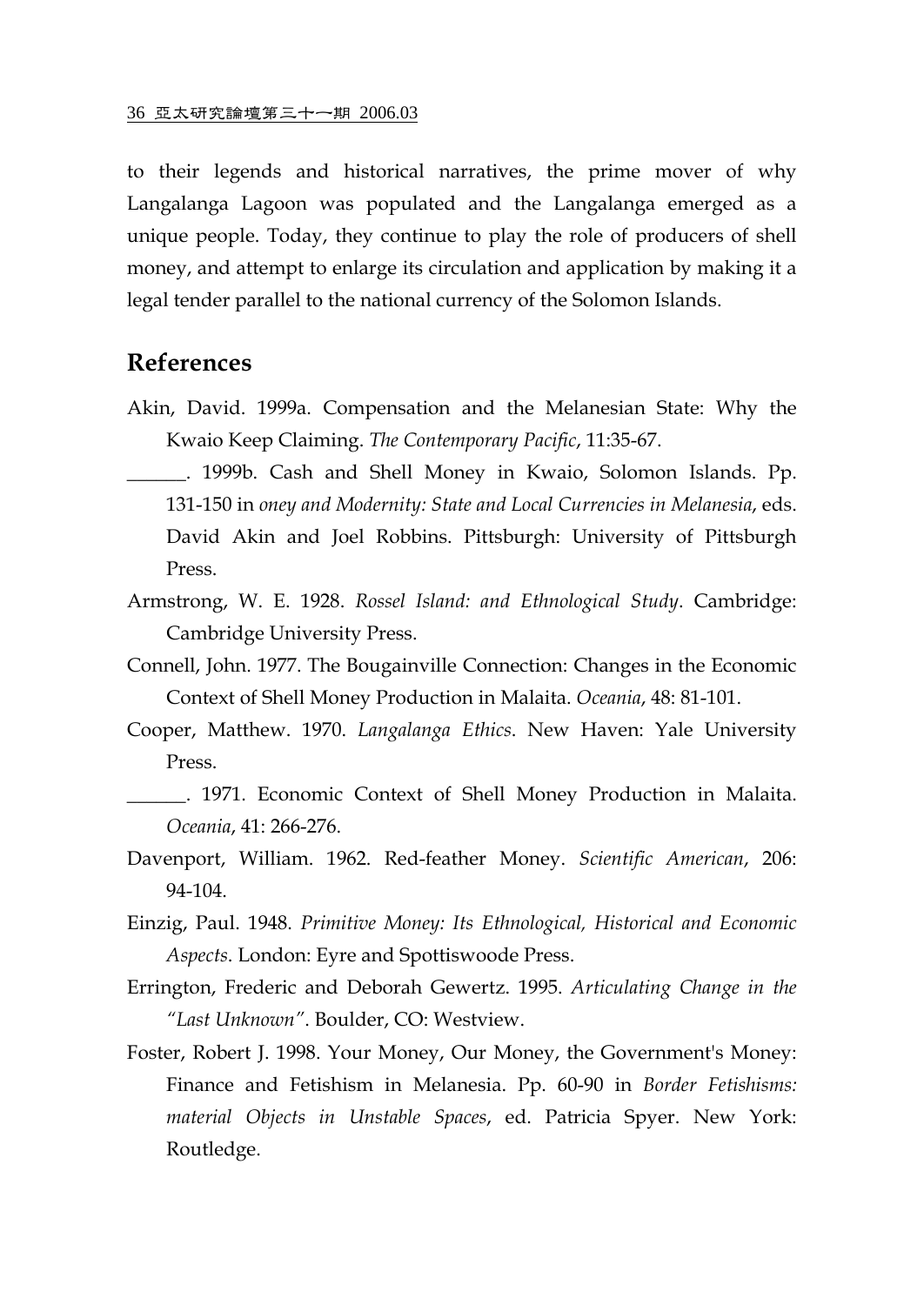- Gewertz, Deborah B. and Frederick K. Errington. 1995. Dueling Currencies in East New Britain: The Constructions of Shell Money as National Cultural Property. Pp. 161-191 in *Occidentalism: Images of the West*, ed. James G. Carrier. Oxford: Clarendon Press.
- Guo, Pei-yi. 2001a. Landscape, History and Migration among the Langalanga, Solomon Islands. Ph.D. dissertation, Department of Anthropology, University of Pittsburgh.
- Guo, Pei-yi. 2001b. External Gazes and Cultural Representation: Langalanga People and Their "Artificial Islands". Paper presented at the Conference on "Representations and Boundaries", June 22, National Museum of Natural History, Taichung, Taiwan.
- Guo, Pei-yi. 2002. "Trading Money": Shell Money and Trading Networks among the Langalanga, Solomon Islands. Paper presented at the 17th Congress of the Indo-Pacific Prehistory Association (IPPA), 9-15 September, Taipei.
- Guo, Pei-yi. 2003. "Island Builders": Landscape and Historicity among the Langalanga, Solomon Islands. Pp. 189-209 in *Landscape, Memory and History: Anthropological Perspectives*, eds. Pamela J. Stewart and Andrew Strathern. London: Pluto Press.
- Guo, Pei-yi. 2004a. Performing "Manufacture": Notion of Things and Performing "Shell Money Making" among the Langalanga, Solomon Islands. *Museology Quarterly*, 18(2): 7-24. (in Chinese)
- Guo, Pei-yi. 2004b. Rethinking Ascribed / Achieved Status: Hierarchy and Equality in Oral Histories among the Langalanga, Solomon Islands. Paper presented at the conference "Hierarchy and Power", 6-8 October, Institute of Ethnology, Academia Sinica, Taipei.
- Guo, Pei-yi. 2004c. Comparisons and the Construction of Anthropological Knowledge: Bridewealth Exchange Ritual among the Langalanga, Solomon Islands. *Taiwan Journal of Anthropology*, 2(2): 1-42. ( in Chinese )
- Healey, Christopher J. 1985. New Guinea Inland Trade: Transformation and resilience in the Context of Capitalist Penetration. *Mankind*, 15: 123-144.